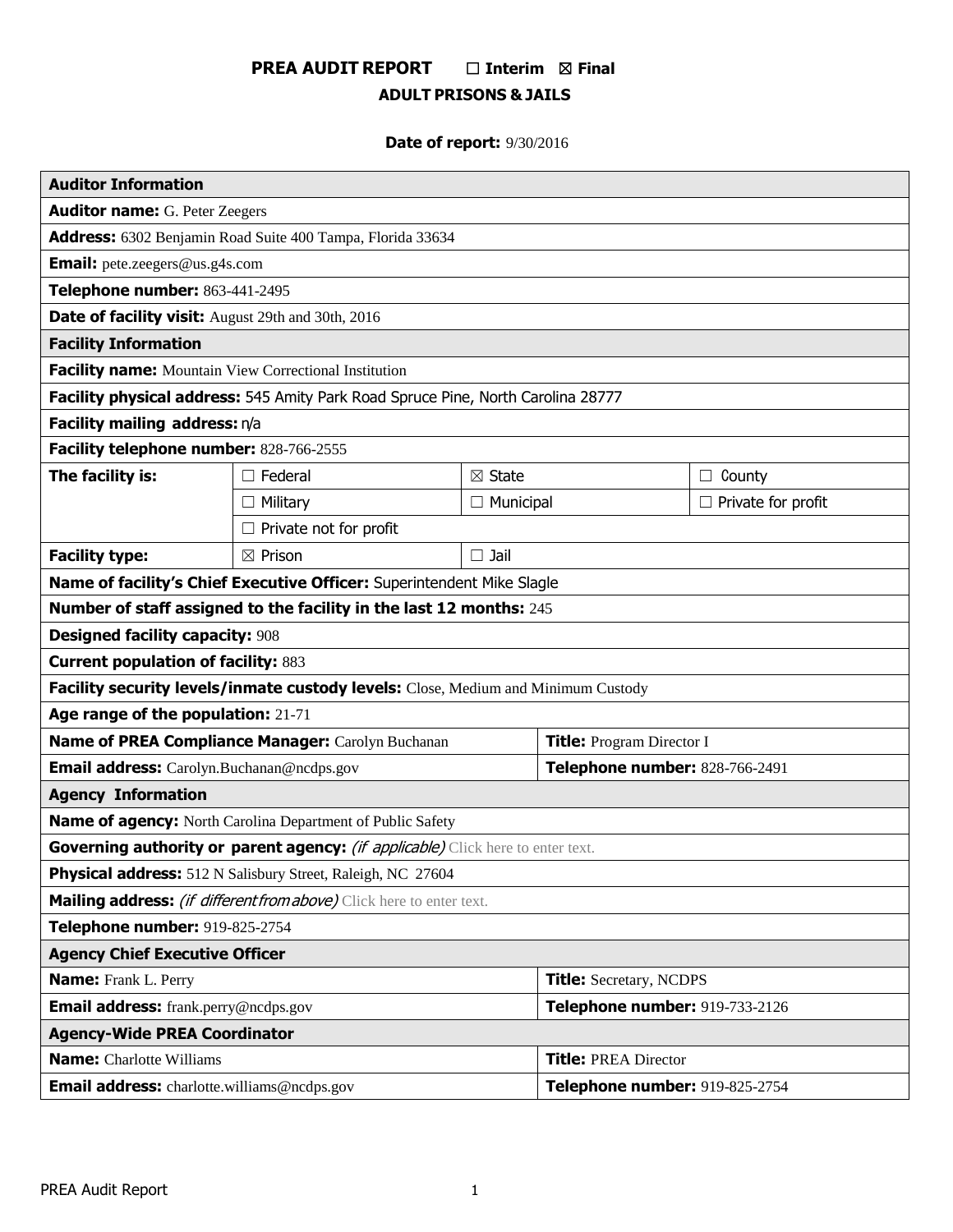### **AUDITFINDINGS**

# **NARRATIVE**

Mountain View Correctional Institution (MVCI) received an on-site PREA audit on August 29th and 30th, 2016 by DOJ Certified PREA Auditor G. Peter Zeegers. Prior to the on-site visit, the facility provided a completed PREA Questionnaire and a flash-drive with the requested documents. The auditor reviewed the same documents prior to the on-site visit. The auditor contacted the facility one week prior to the audit to review the on-site audit process, time lines, and to request additional information be made available on the first day of the audit. These documents included inmate rosters and staff assignments. There was one inmate letters received before the on-site audit. The interview occurred and was handled with the Regional Security Coordinator.

The on-site audit began with an entrance meeting between the PREA Auditor, Superintendent I, Program Manager/PREA Compliance Manager, Regional Security Coordinator, Assistant Superintendent of Programs, Assistant Superintendent of Custody/Operations, Administrative Service Manager, Personnel Tech, and Unit Manager/Backup PREA Compliance Manager. The discussion focused on the audit process, the interim/final 30-day report, Corrective Action Plan period, and the final report. The meeting was followed by a tour of the program.

During the tour, the auditor observed PREA notices and Zero Tolerance posters in the facility where both inmates and staff had access to the information. The tour included an administration area, visitation, programming offices, intake/receiving, medical/dental, recreation areas, education, chapel, laundry, central control, dining hall, kitchen/food service, maintenance, vocational classrooms, canteen, restricted housing, and two housing units were viewed (East and West). Each housing unit holds a few wings. There were no privacy concerns with the bathrooms and showers noted during the tour.

Interviewees were randomly selected for both inmates and staff. There were a total of 12 random inmates interviewed. A total of 11 random staff were interviewed, as well as 13 specialized interviews were conducted. The Agency Head and Agency-wide PREA Coordinator were interviewed prior to this audit by DOJ Certified Auditor Kevin Maurer, and the information was provided to this auditor.

There were twenty-two (22) PREA allegations within the facility in the past 12 months. All allegations were investigated in a timely manner according to policy and procedures.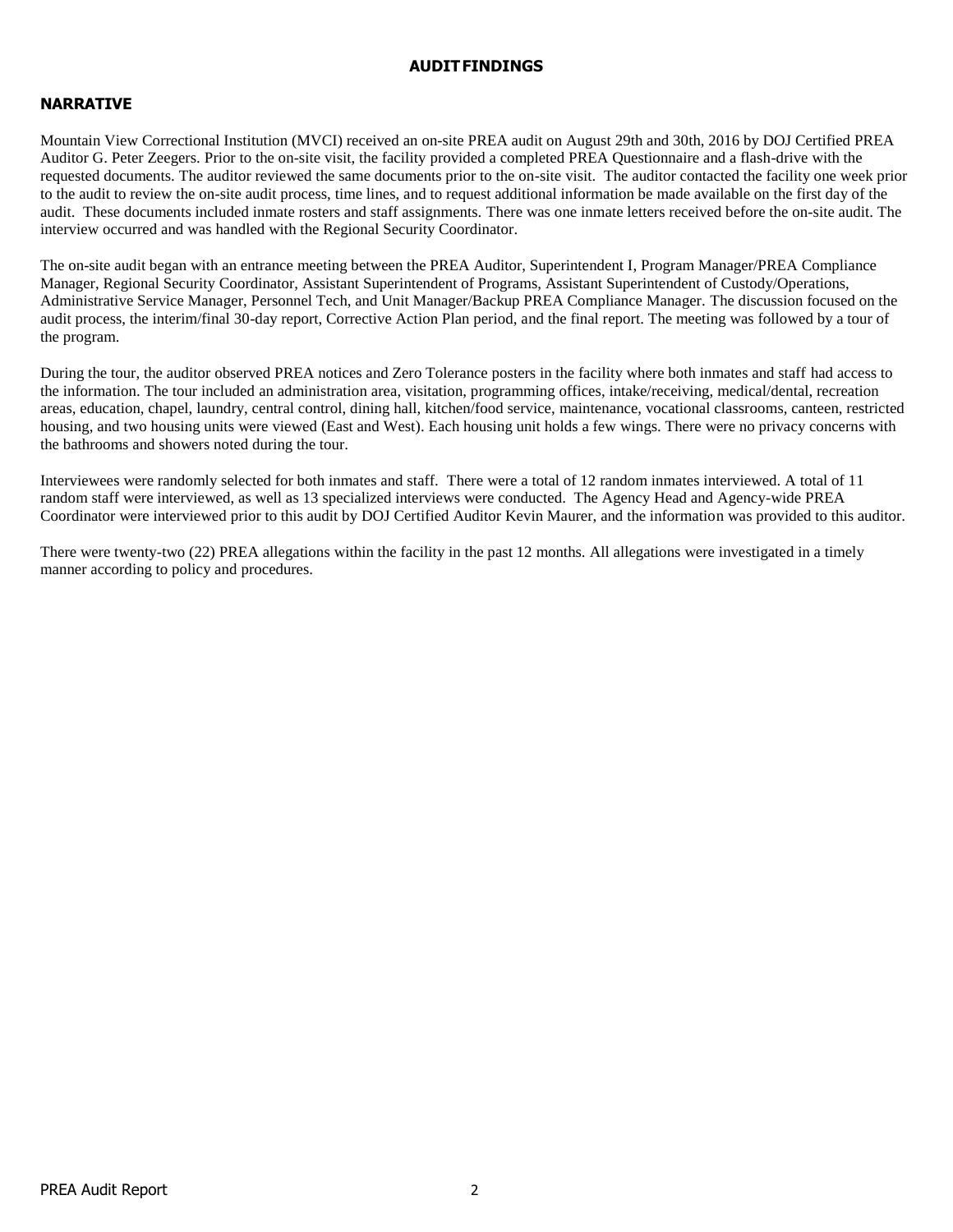# **DESCRIPTION OF FACILITY CHARACTERISTICS**

Mountain View Correctional Institution is a state prison and is operated by the state of North Carolina and is used to house and rehabilitate the inmates. Inmates at NCDPS – MVCI are generally housed in locked cells during the night and are provided certain privileges such as the use of a recreation area, TV, phones and in some cases many have a job within the institution. MVCI is a close, medium and minimum security facility. NCDPS – MVCI has a reinforced perimeter around the facility. The safety of the inmates is closely monitored, with a high number of staff with inmate movement closely monitored. The NCDPS Mission is to promote the elimination of undue familiarity and sexual abuse amongst the offender population.

This facility sits on land on the outskirts of Spruce Pine, NC and houses a maximum of 908 inmates. The facility is operated under the Unit Management concept which allows the facility to break down a large inmate population into smaller, more manageable groups. This concept provides more individualized correctional services to inmates, while maintaining safe and humane living conditions. There are approximately 245 staff to accommodate the daily operations. There are seventy cameras to monitor activities at the facility.

At the entrance of each building, there is a PREA bulletin board that provides information regarding the Agency's Zero-Tolerance information, including how to report and access to outside services. Inmates and staff pass these boards multiple times during a 24-hour period moving from the dorms to meals, education, vocation, and recreation. All housing units contain toilets and showers that have been modified to provide privacy.

Mountain View Correctional Institution provides educational and vocational programming to inmates. These programs include but not limited to: Brick Masonry, Tile Masonry, Commercial Cleaning, High School Equivalency, ABE, and Carpentry. Inmates attend school with instruction provided by Mayland Community College. The inmates are provided several jobs opportunities around the facility in order to keep the day-to-day operations progressing. Programming offered includes religious services, AA/NA, Thinking for a Change, Life Skills, and Father Accountability. There is a geriatric program that is focused on the aging population. The facility offers a "Leash on Life" program and is a partnership with the local Humane Society aimed at reducing the homeless population of dogs in North Carolina and promote adoption of unwanted animals. MVCI staff and volunteers are dedicated to helping offenders become productive members of society. A New Leash on Life is one of the ways the facility endeavors to fulfill this mission.

Sexual Assault Forensic Examinations are conducted at Blue Ridge Regional Hospital. Both medical and mental health staff are located at the facility and are available as requested.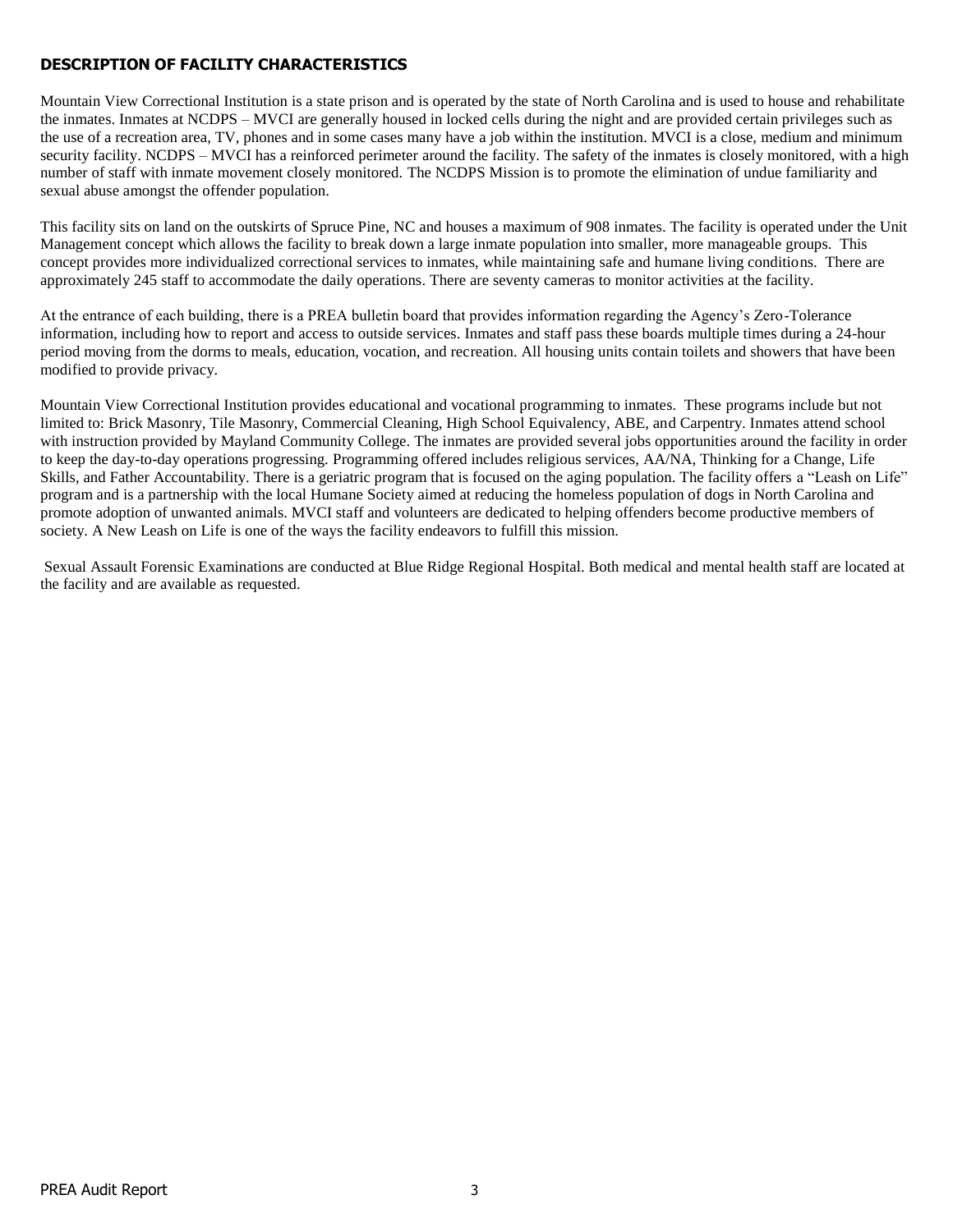### **SUMMARY OF AUDIT FINDINGS**

The facility has a Sexual Abuse Response Team (SART) and PREA Support Persons (PSP). Both groups are activated when there is an allegation of sexual assault. The PREA Support Person plays an important role in assisting the victim through the various activities associated with an allegation (investigation, medical exam, interview, support services).

Computerized Incident Reports are well written and contain documentation of medical/mental health services provided as required. Additionally, outside law enforcement investigations are noted, where appropriate, and the outcome is documented.

The facility staff were very helpful, very professional, and well versed in PREA activities at the facility level. The facility response to privacy concerns were immediately addressed and that confirms the facility commitment to ensuring the safety of all inmates. It was a pleasure to work with the Superintendent and his staff.

Number of standards exceeded: 2

Number of standards met: 37

Number of standards not met: 0

Number of standards not applicable: 4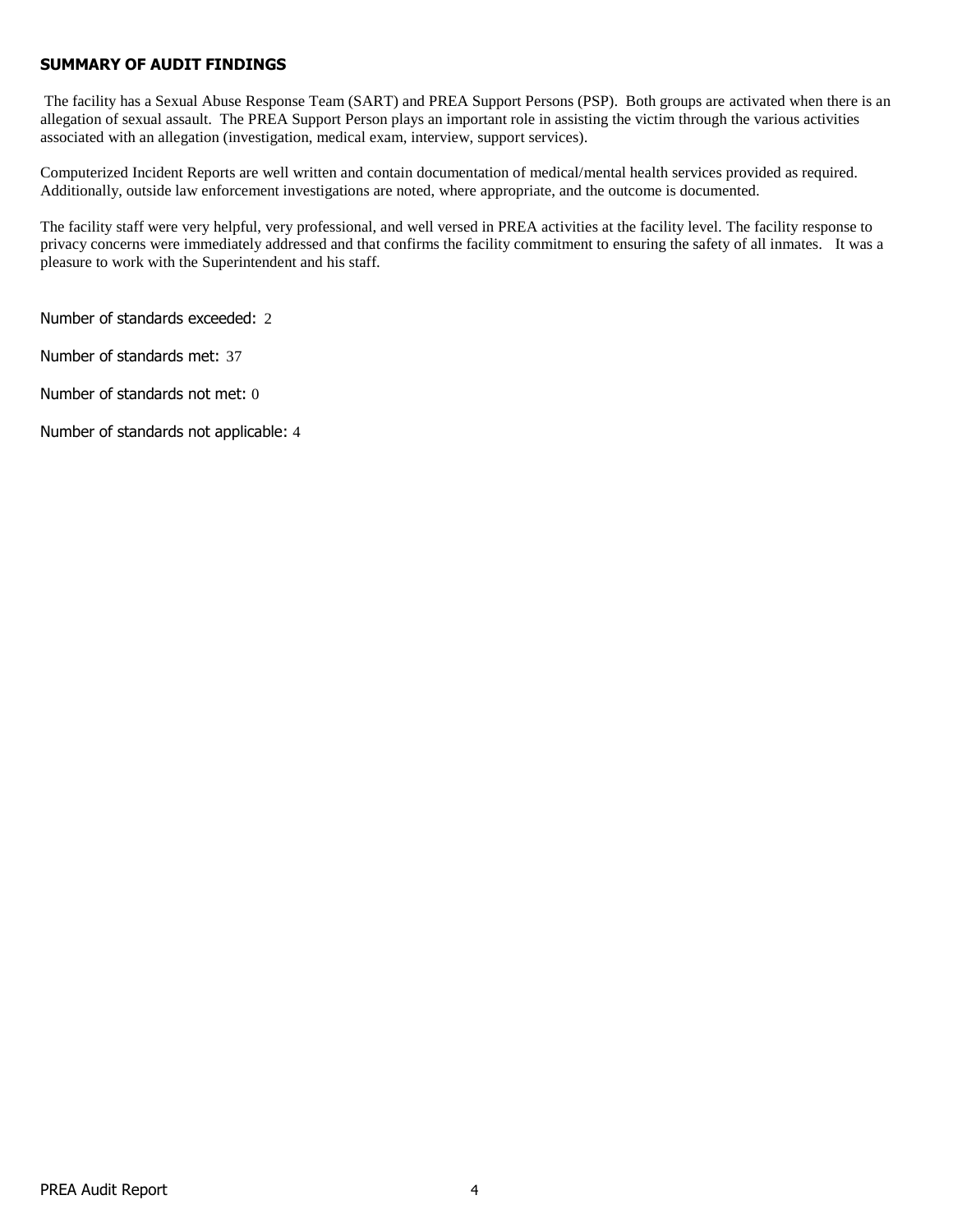# **Standard 115.11 Zero tolerance of sexual abuse and sexual harassment; PREA Coordinator**

- $\boxtimes$  Exceeds Standard (substantially exceeds requirement of standard)
- $\Box$  Meets Standard (substantial compliance; complies in all material ways with the standard for the relevant review period)
- ☐ Does Not Meet Standard (requires corrective action)

**Auditor discussion, including the evidence relied upon in making the compliance or non-compliance determination, the auditor's analysis and reasoning, and the auditor's conclusions. This discussion must also include corrective action recommendations where the facility does not meet standard. These recommendations must be included in the Final Report, accompanied by information on specific corrective actions taken by the facility.**

Policy F.3400, Policy .0200, SOP 05.09 (a-g), Form OPA-A16, NCDPS Organizational Chart, NC State Statute 14-27.7, and NCDPS Memo dated 10/27/15, that identified the PREA Compliance Manager, were reviewed. The Superintendent and PREA Compliance Manager were interviewed.

The agency has a policy mandating zero tolerance toward all forms of sexual abuse and sexual harassment. The policy, along with additional policies and standard operating procedures, outlines the prevention, detecting, reporting, and response to sexual abuse and sexual harassment allegations. Definitions that mirror the PREA Standards are included in the policy, as well as sanctions for those who violated policy. All interviewed shared their knowledge of the strategies and responses towards PREA allegations. The PREA Compliance Manager/Program Director reported sufficient time to attend to PREA duties. This person reports directly to the Superintendent, and indirectly to the Agency PREA Director. The agency also has a PREA Director, Charlotte Jordan-Williams, who reports to general counsel, and who has reported sufficient time to attend to PREA duties. She currently has 140 PREA compliance managers that indirectly report to her.

# **Standard 115.12 Contracting with other entities for the confinement of inmates**

- $\Box$  Exceeds Standard (substantially exceeds requirement of standard)
- ☐ Meets Standard (substantial compliance; complies in all material ways with the standard for the relevant review period)
- ☐ Does Not Meet Standard (requires corrective action)

**Auditor discussion, including the evidence relied upon in making the compliance or non-compliance determination, the auditor's analysis and reasoning, and the auditor's conclusions. This discussion must also include corrective action recommendations where the facility does not meet standard. These recommendations must be included in the Final Report, accompanied by information on specific corrective actions taken by the facility.**

The standard is Not Applicable as the agency does not contract for the housing of its inmates.

# **Standard 115.13 Supervision and monitoring**

- ☐ Exceeds Standard (substantially exceeds requirement of standard)
- $\boxtimes$  Meets Standard (substantial compliance; complies in all material ways with the standard for the relevant review period)
- ☐ Does Not Meet Standard (requires corrective action)

**Auditor discussion, including the evidence relied upon in making the compliance or non-compliance determination, the auditor's analysis and reasoning, and the auditor's conclusions. This discussion must also include corrective action recommendations where the facility does not meet standard. These recommendations must be included in the Final Report, accompanied by information on specific corrective actions taken by the facility.**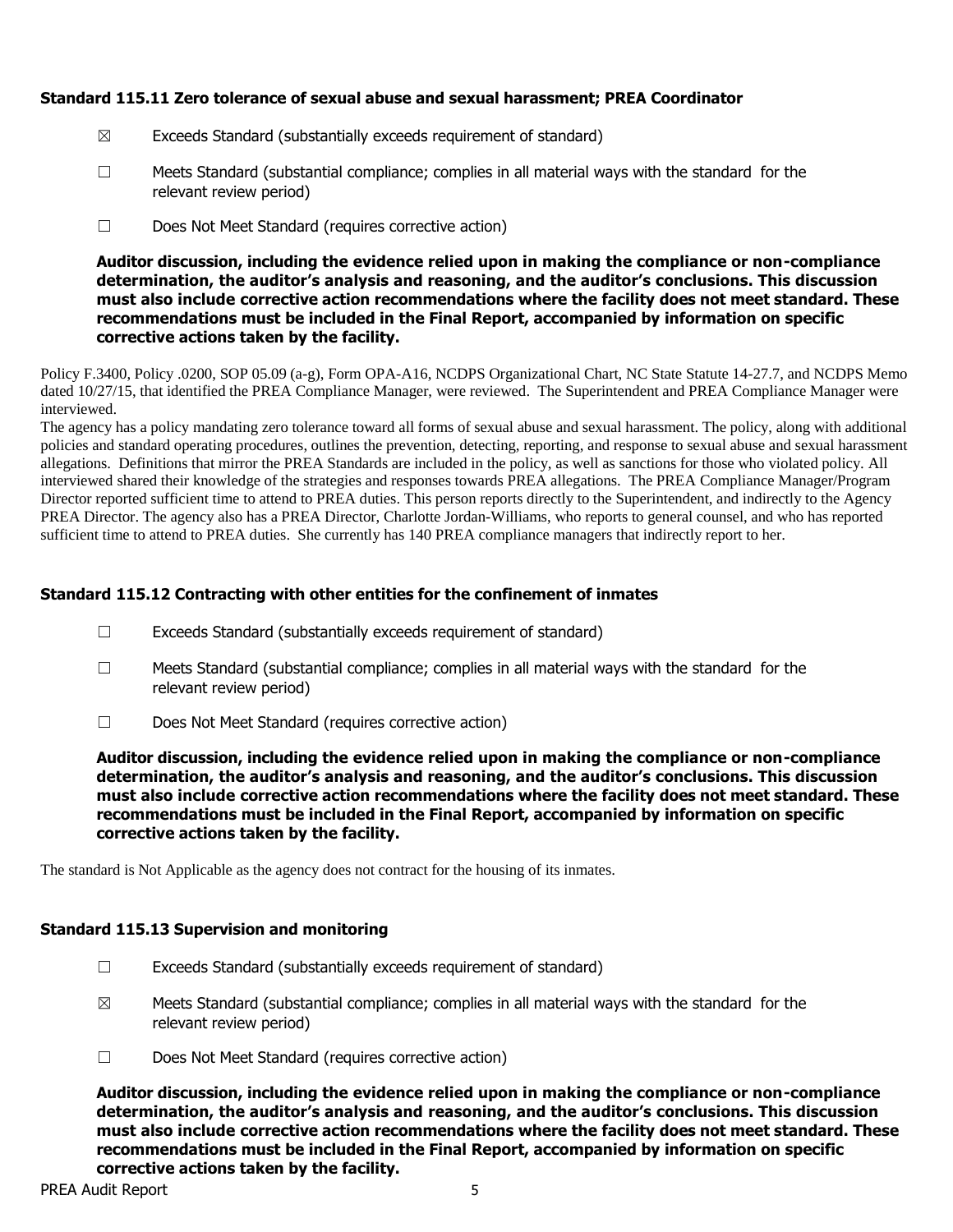Policy F.1600, SOP 5.32, Staffing Plan Report dated December 2015, Approved Facility Posting Chart/Staffing Plan approved January 2015, OIC Round Documentation, Unannounced staff rounds documentation for the housing buildings, and North Carolina State Statute 143B-709 were reviewed. Additionally, interviews were conducted to further determine compliance.

While state statute requires a staffing analysis every 3 years, the agency policy requires an annual review of the staffing plan, including a review of all required components of the standard, which was completed in January 2015. Deviations from the staffing plan are documented on the Daily Shift Report as per policy. Unannounced rounds are clearly documented in the Dorm Logs. These are conducted by the Officer in Charge and documentation includes the date/time and location of the physical rounds. Interview with the PREA Compliance Manager confirmed that upper level management conducts unannounced rounds regularly and documents in the Dorm Logs as well.

### **Standard 115.14 Youthful inmates**

- $\Box$  Exceeds Standard (substantially exceeds requirement of standard)
- $\Box$  Meets Standard (substantial compliance; complies in all material ways with the standard for the relevant review period)
- ☐ Does Not Meet Standard (requires corrective action)

**Auditor discussion, including the evidence relied upon in making the compliance or non-compliance determination, the auditor's analysis and reasoning, and the auditor's conclusions. This discussion must also include corrective action recommendations where the facility does not meet standard. These recommendations must be included in the Final Report, accompanied by information on specific corrective actions taken by the facility.**

This standards is Not Applicable as this facility does not house any youthful inmates.

#### **Standard 115.15 Limits to cross-gender viewing and searches**

- $\boxtimes$  Exceeds Standard (substantially exceeds requirement of standard)
- $\Box$  Meets Standard (substantial compliance; complies in all material ways with the standard for the relevant review period)
- ☐ Does Not Meet Standard (requires corrective action)

**Auditor discussion, including the evidence relied upon in making the compliance or non-compliance determination, the auditor's analysis and reasoning, and the auditor's conclusions. This discussion must also include corrective action recommendations where the facility does not meet standard. These recommendations must be included in the Final Report, accompanied by information on specific corrective actions taken by the facility.**

Policy F.1600, Policy F.0100, Policy TX I-13, SOP 5.19, Safe Search Practices Training, NCDPS New Employee Orientation (revised 1/1/15), Cross Gender Announcement & Acknowledgement for staff, Staff Training Log, and Cross Gender Bulletin Board Poster Memo (dated 4/22/13) were reviewed. Interviews were also conducted to assist with the determination of compliance. The agency has trained all staff on cross-gender viewing and searches. Cross gender staff entering the housing areas are required by policy to announce their presence as observed during the tour. Policy requires documentation of any cross gender searches. There were no reported cross gender searches conducted. Training documents reviewed indicated that staff have completed appropriate training. Staff interviews indicated that the staff have received training, they were able to articulate the agency policy regarding transgender/intersex searches.

# **Standard 115.16 Inmates with disabilities and inmates who are limited English proficient**

 $\Box$  Exceeds Standard (substantially exceeds requirement of standard)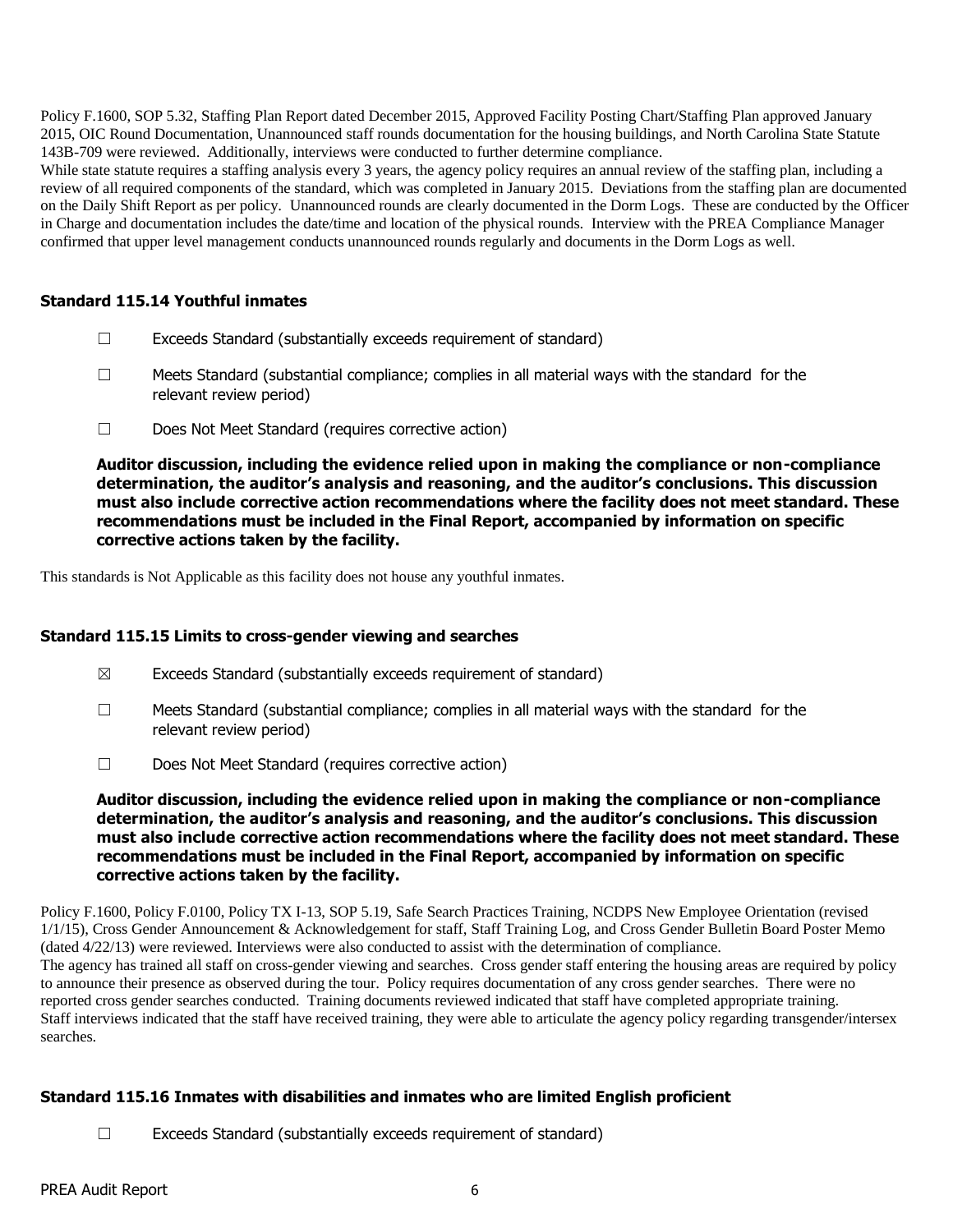- $\boxtimes$  Meets Standard (substantial compliance; complies in all material ways with the standard for the relevant review period)
- ☐ Does Not Meet Standard (requires corrective action)

Policy E.1800, Policy E.2600 and Telephonic Interpreter Services Contract were reviewed. Facility documents in both English and Spanish were observed during the tour.

The agency has established policy to provide for educational services for inmates with disabilities to be provided information at intake and assistance on PREA allegations, including reporting. Case managers would arrange for education in formats for those inmates identified as disabled. Agency policy also addresses the provision of interpreters to those inmates with a non-English primary language. There is a contract in effect with Telephonic Interpreter Services Company that was signed on 2/26/2014 and is in effect for a 1 year period, with 2-1 year extensions, for a total of 3 years. Policy prohibits the use of inmate interpreters except in exigent circumstances. There is PREA material in both English and Spanish at the facility.

# **Standard 115.17 Hiring and promotion decisions**

- ☐ Exceeds Standard (substantially exceeds requirement of standard)
- $\boxtimes$  Meets Standard (substantial compliance; complies in all material ways with the standard for the relevant review period)
- ☐ Does Not Meet Standard (requires corrective action)

**Auditor discussion, including the evidence relied upon in making the compliance or non-compliance determination, the auditor's analysis and reasoning, and the auditor's conclusions. This discussion must also include corrective action recommendations where the facility does not meet standard. These recommendations must be included in the Final Report, accompanied by information on specific corrective actions taken by the facility.**

Form HR005, Form HR0008, Form HR013, Memo regarding PREA Hiring and Promotions (dated October 2013), and Addendum to the Memorandum, List of Disqualifying Factors, 2013 Employee Statement, and PREA Employee Statement were reviewed. Interviews were conducted to assist with determining compliance.

The agency policy prohibits the hiring or promotion of individuals who have engaged in sexual abuse, or attempting to engage in sexual abuse in a detention facility or in the community, or who have been civilly or administratively adjudicated for the same. The agency requires all staff to annually sign a statement that they have not engaged in the aforementioned activities (PREA Hiring & Promotion Prohibitions and HR005). This information was reviewed through the LMS (Learning Management System) and copies were provided to the auditor. The agency also requires all employees to self-report any such misconduct. Criminal background check, including 5-year checks, are required for staff, contractors, and material omissions regarding misconduct or false information are grounds for termination. The agency does respond to requests from other institutions where a former employee has applied to work.

# **Standard 115.18 Upgrades to facilities and technologies**

- $\Box$  Exceeds Standard (substantially exceeds requirement of standard)
- $\Box$  Meets Standard (substantial compliance; complies in all material ways with the standard for the relevant review period)
- ☐ Does Not Meet Standard (requires corrective action)

# **Auditor discussion, including the evidence relied upon in making the compliance or non-compliance**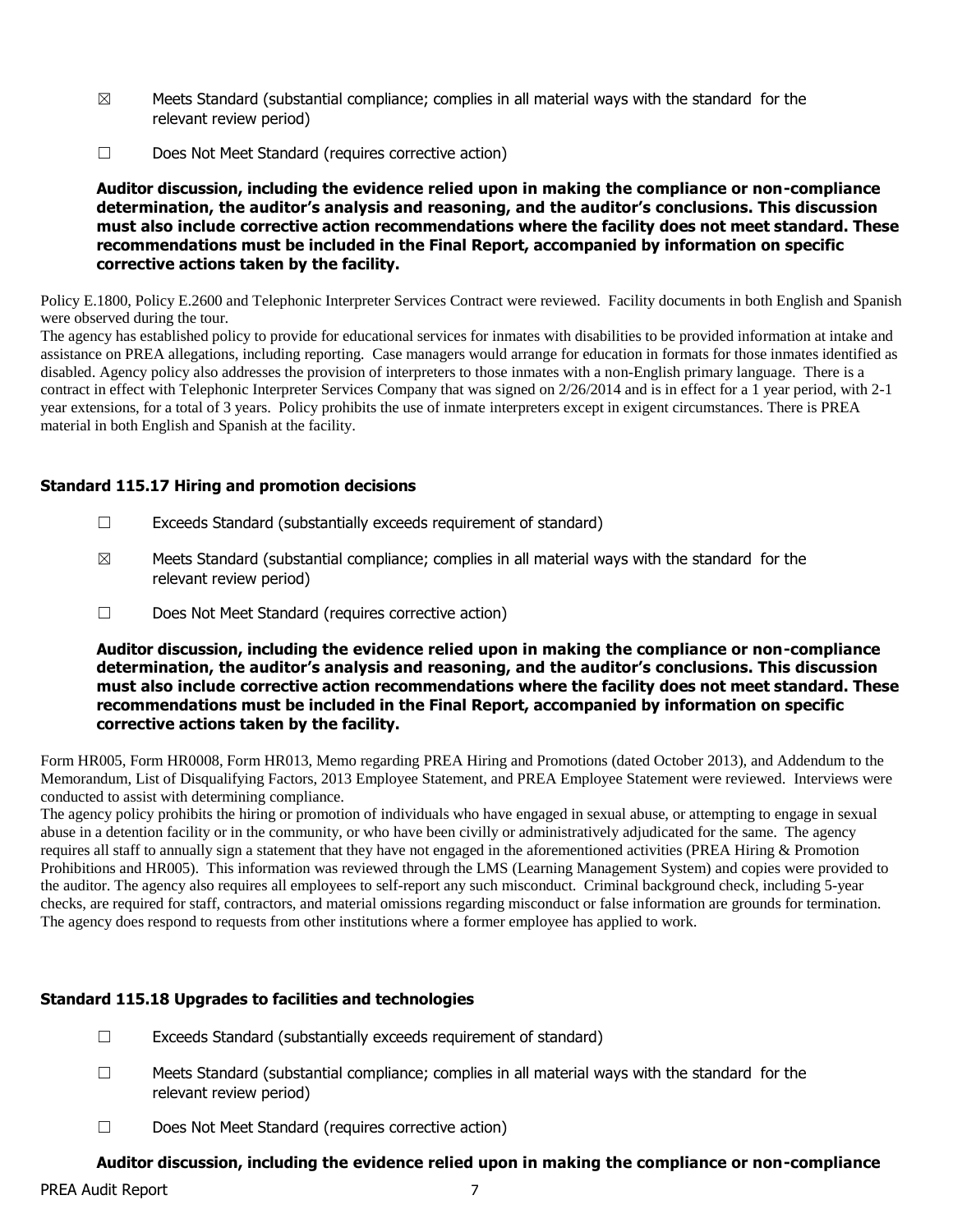**determination, the auditor's analysis and reasoning, and the auditor's conclusions. This discussion must also include corrective action recommendations where the facility does not meet standard. These recommendations must be included in the Final Report, accompanied by information on specific corrective actions taken by the facility.**

The standard is Not Applicable as the facility has reported no substantial expansions, modifications or updating of any video/electronic monitoring system has occurred in the past 12 months.

### **Standard 115.21 Evidence protocol and forensic medical examinations**

- $\Box$  Exceeds Standard (substantially exceeds requirement of standard)
- $\boxtimes$  Meets Standard (substantial compliance; complies in all material ways with the standard for the relevant review period)
- ☐ Does Not Meet Standard (requires corrective action)

**Auditor discussion, including the evidence relied upon in making the compliance or non-compliance determination, the auditor's analysis and reasoning, and the auditor's conclusions. This discussion must also include corrective action recommendations where the facility does not meet standard. These recommendations must be included in the Final Report, accompanied by information on specific corrective actions taken by the facility.**

Policy F.3400, Policy CP18, Form OPA-A18, Form OPA – I20, OPA-I21, Form OPA-I30, PREA Support Person (PSP) Training Lesson Plan, Chain of Custody Form, Incident Scene Tracking Log, PREA Support Person Roles and Responsibilities, an MOA with Oasis Rape Crisis Center for advocacy services, and NCCASA were reviewed.

Interviews also provided information in the determination of compliance. The agency conducts only administrative investigations. Avery County Sheriff's Office completes all criminal investigations. Uniform Evidence Protocols are in policy and are appropriate. The Institution has PREA Support Persons (PSP) who are trained for victim advocacy services, and acts as the link to assist victims with the investigative process, professional resources, community based advocates, and mental health professionals. The agency is currently working with the North Carolina Coalition against Sexual Assault (NCCASA) to create a state-wide system for community based services and documents were provided. The facility does have an MOA with Oasis Rape Crisis Center for advocacy services. The facility PSP (PREA Support Person) will assist the inmate in contacting Oasis Rape Crisis Center for advocacy services. Forensic medical examinations are conducted at the Blue Ridge Regional Hospital.

# **Standard 115.22 Policies to ensure referrals of allegations for investigations**

- ☐ Exceeds Standard (substantially exceeds requirement of standard)
- $\boxtimes$  Meets Standard (substantial compliance; complies in all material ways with the standard for the relevant review period)
- ☐ Does Not Meet Standard (requires corrective action)

**Auditor discussion, including the evidence relied upon in making the compliance or non-compliance determination, the auditor's analysis and reasoning, and the auditor's conclusions. This discussion must also include corrective action recommendations where the facility does not meet standard. These recommendations must be included in the Final Report, accompanied by information on specific corrective actions taken by the facility.**

Policy F.3400 and SOP 05.09 was reviewed. Interviews were conducted.

All allegations of sexual abuse or sexual harassment are classified as a major incident. Policy requires that all major incidents receive an investigation. Policy requires that allegations be referred to an in-house trained investigator for the administrative portion and to the Avery County Sheriff's Office for criminal investigations. Policies are available through the NCDPS website.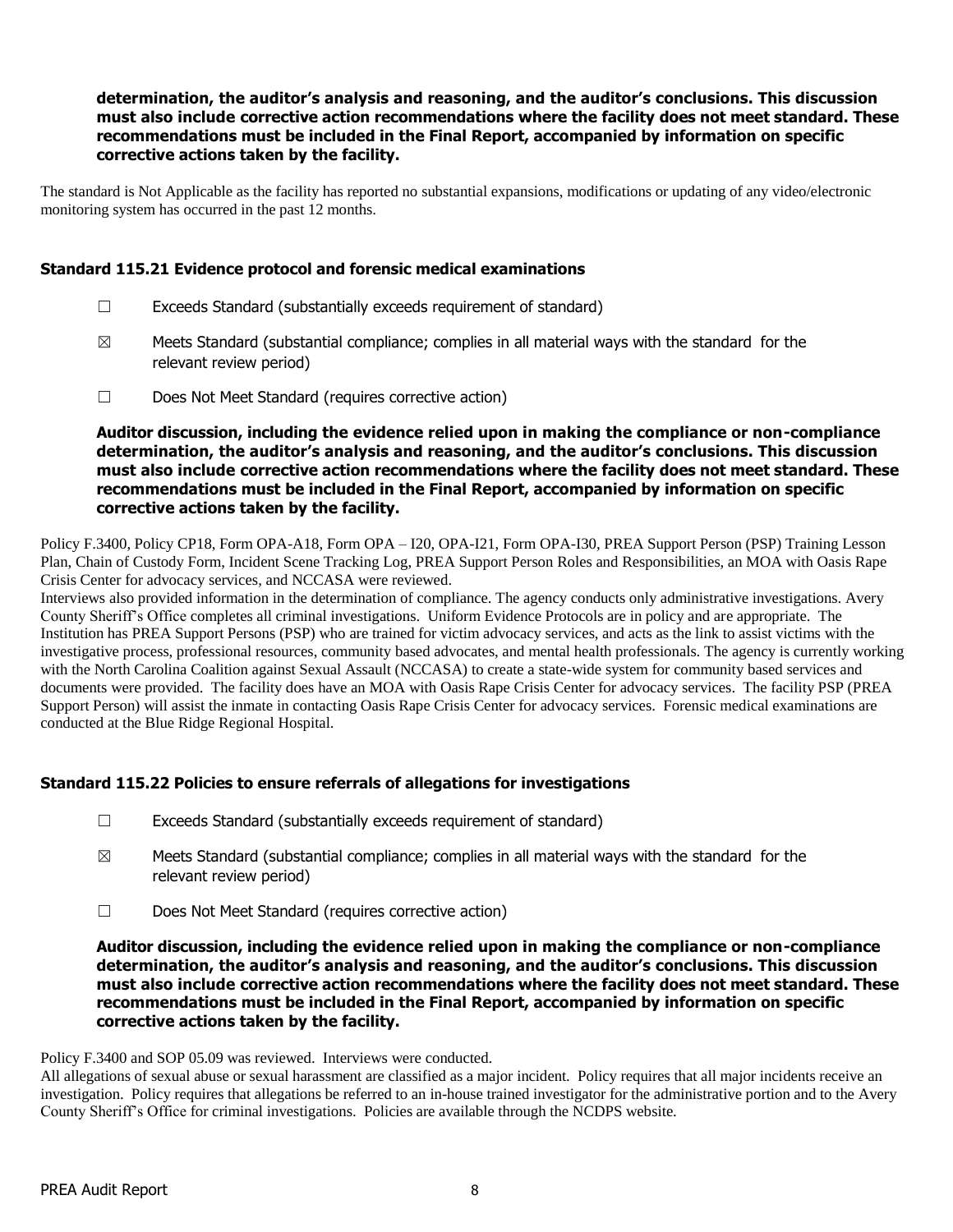### **Standard 115.31 Employee training**

- $\Box$  Exceeds Standard (substantially exceeds requirement of standard)
- $\boxtimes$  Meets Standard (substantial compliance; complies in all material ways with the standard for the relevant review period)
- ☐ Does Not Meet Standard (requires corrective action)

**Auditor discussion, including the evidence relied upon in making the compliance or non-compliance determination, the auditor's analysis and reasoning, and the auditor's conclusions. This discussion must also include corrective action recommendations where the facility does not meet standard. These recommendations must be included in the Final Report, accompanied by information on specific corrective actions taken by the facility.**

Policy F.3400, Training Curriculum's SAH 101 04/08/13 and 07/01/15, Staff and Offender Relations Training, New Employee Orientation, Form OPA-T10, Employee Training Files, brochures, handbooks, and other documents were reviewed. Interviews with staff were also conducted.

The agency policies require annual training for all staff in all areas identified within the standard. Interviews with staff confirmed they complete annual training and understand the material presented. Training documentation is kept in LMS (Learning Management System). Employee training documentation found that all staff had completed their annual training (PREA: Sexual Abuse and Sexual Harassment 101). Staff were able to articulate the training they had received.

# **Standard 115.32 Volunteer and contractor training**

- $\Box$  Exceeds Standard (substantially exceeds requirement of standard)
- $\boxtimes$  Meets Standard (substantial compliance; complies in all material ways with the standard for the relevant review period)
- ☐ Does Not Meet Standard (requires corrective action)

### **Auditor discussion, including the evidence relied upon in making the compliance or non-compliance determination, the auditor's analysis and reasoning, and the auditor's conclusions. This discussion must also include corrective action recommendations where the facility does not meet standard. These recommendations must be included in the Final Report, accompanied by information on specific corrective actions taken by the facility.**

Policy F.3400, Policy F0604; Training Curriculum's SAH 101 04/08/13 and 07/01/15, Staff and Offender Relations Training, New Employee Orientation, Form OPA-T10, "Ways to Report" Poster, Volunteer Brochure, and other documents were reviewed. Volunteer interview also confirmed training.

The agency requires all volunteers to complete the same training as a staff, with minor deviations. There is also a Volunteer Brochure specifically for volunteers to receive PREA information. There is also a "Ways to Report" poster to remind volunteers and contractors of the various ways to report. An interview with one of the volunteers showed that they understood how to report. The file review contained a signed Acknowledgement form.

#### **Standard 115.33 Inmate education**

- $\Box$  Exceeds Standard (substantially exceeds requirement of standard)
- $\boxtimes$  Meets Standard (substantial compliance; complies in all material ways with the standard for the relevant review period)
- ☐ Does Not Meet Standard (requires corrective action)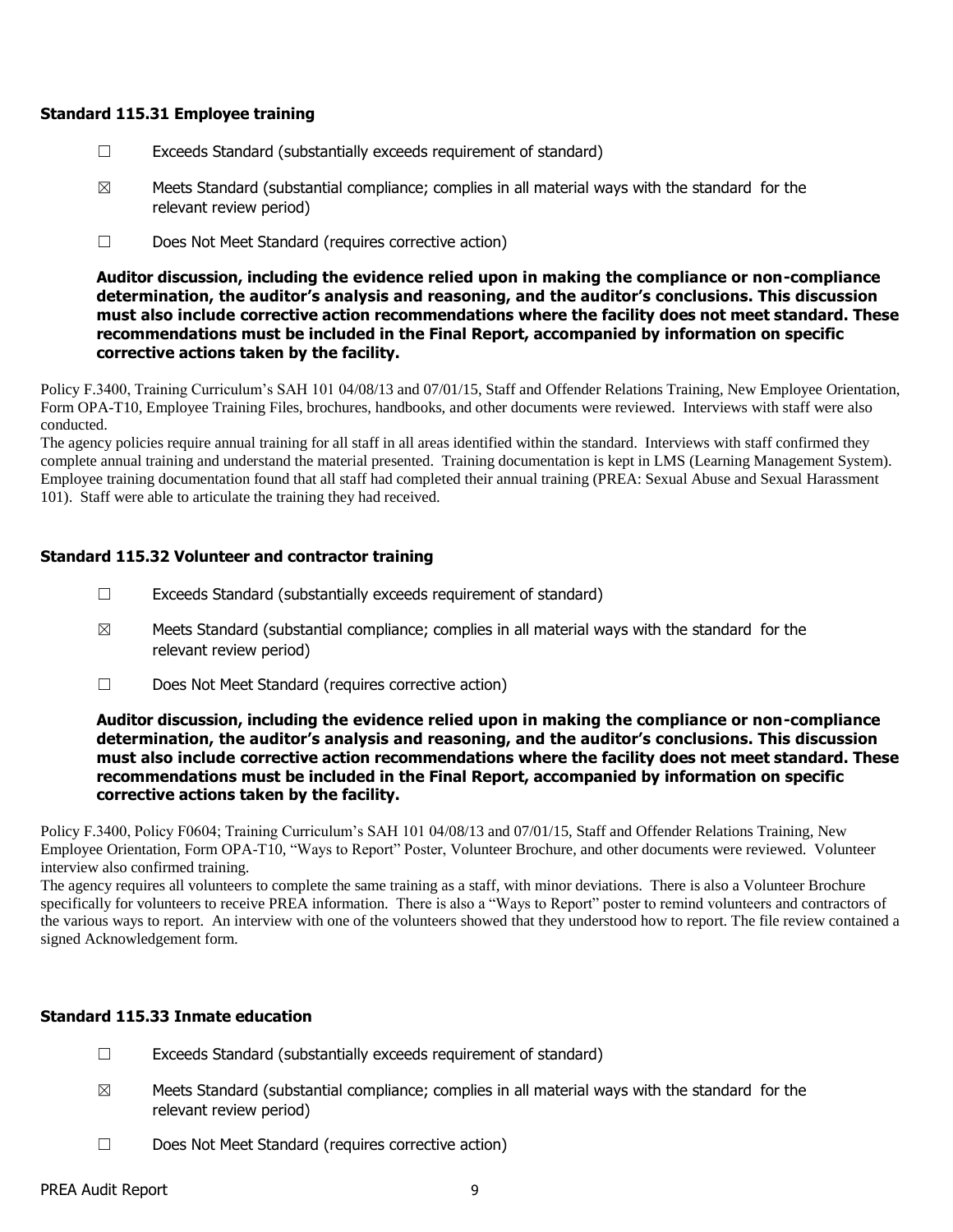Policy F.3400, Diagnostic Procedural Manual Section 201 & 417, PREA Inmate Brochure (English/Spanish), Offender PREA Education Acknowledgement Form OPA T100, Facilitator Talking Points (Education upon Transfer), Education upon Transfer E-mail, Interpreter Services DOC150623, PREA OPUS (Offender Population Unified System) Training Roster, and assorted posters were reviewed. Inmate interviews were conducted.

Mountain View Correctional Institution receives inmates from a reception and diagnostic center. Agency policy requires all inmates entering into the system to receive intake and comprehensive training at the reception and diagnostic center. MVCI inmates arrive at the facility having already received comprehensive PREA education, and therefore receive facility specific information. The comprehensive education was reviewed at a reception and diagnostic center and meets the criteria of the standard regarding content. Inmate education is maintained in OPUS (Offender Population Unified System) and copies were provided to the auditor for review. Interviews with inmates confirmed the receipt of facility specific information at intake. Informational posters were observed around the facility on the PREA boards in the housing building.

# **Standard 115.34 Specialized training: Investigations**

- ☐ Exceeds Standard (substantially exceeds requirement of standard)
- $\boxtimes$  Meets Standard (substantial compliance; complies in all material ways with the standard for the relevant review period)
- ☐ Does Not Meet Standard (requires corrective action)

### **Auditor discussion, including the evidence relied upon in making the compliance or non-compliance determination, the auditor's analysis and reasoning, and the auditor's conclusions. This discussion must also include corrective action recommendations where the facility does not meet standard. These recommendations must be included in the Final Report, accompanied by information on specific corrective actions taken by the facility.**

Policy F.3400, Training Curriculums: Investigator, PPT and Mock Interview; Investigator Understanding Sexual Violence & PPT; and Incident Reporting, OPUS (Offender Population Unified System) Incident Reporting Pamphlet, and the Investigator PREA training file was reviewed. An Investigator Interview was also conducted.

The institution has designated investigators who have completed specialized training for this purpose. The training meets the requirements of the standard. Interview with an investigator found that they were well versed in administrative investigations. Only those who have completed this training have access to the electronic incident report system to allow for the review of investigations and updating the system with new information. The agency only completes administrative investigations. All criminal investigations are conducted by the Avery County Sheriff's Office. The auditor reviewed training documentation of identified investigators.

# **Standard 115.35 Specialized training: Medical and mental health care**

- $\Box$  Exceeds Standard (substantially exceeds requirement of standard)
- $\boxtimes$  Meets Standard (substantial compliance; complies in all material ways with the standard for the relevant review period)
- ☐ Does Not Meet Standard (requires corrective action)

**Auditor discussion, including the evidence relied upon in making the compliance or non-compliance determination, the auditor's analysis and reasoning, and the auditor's conclusions. This discussion must also include corrective action recommendations where the facility does not meet standard. These recommendations must be included in the Final Report, accompanied by information on specific corrective actions taken by the facility.**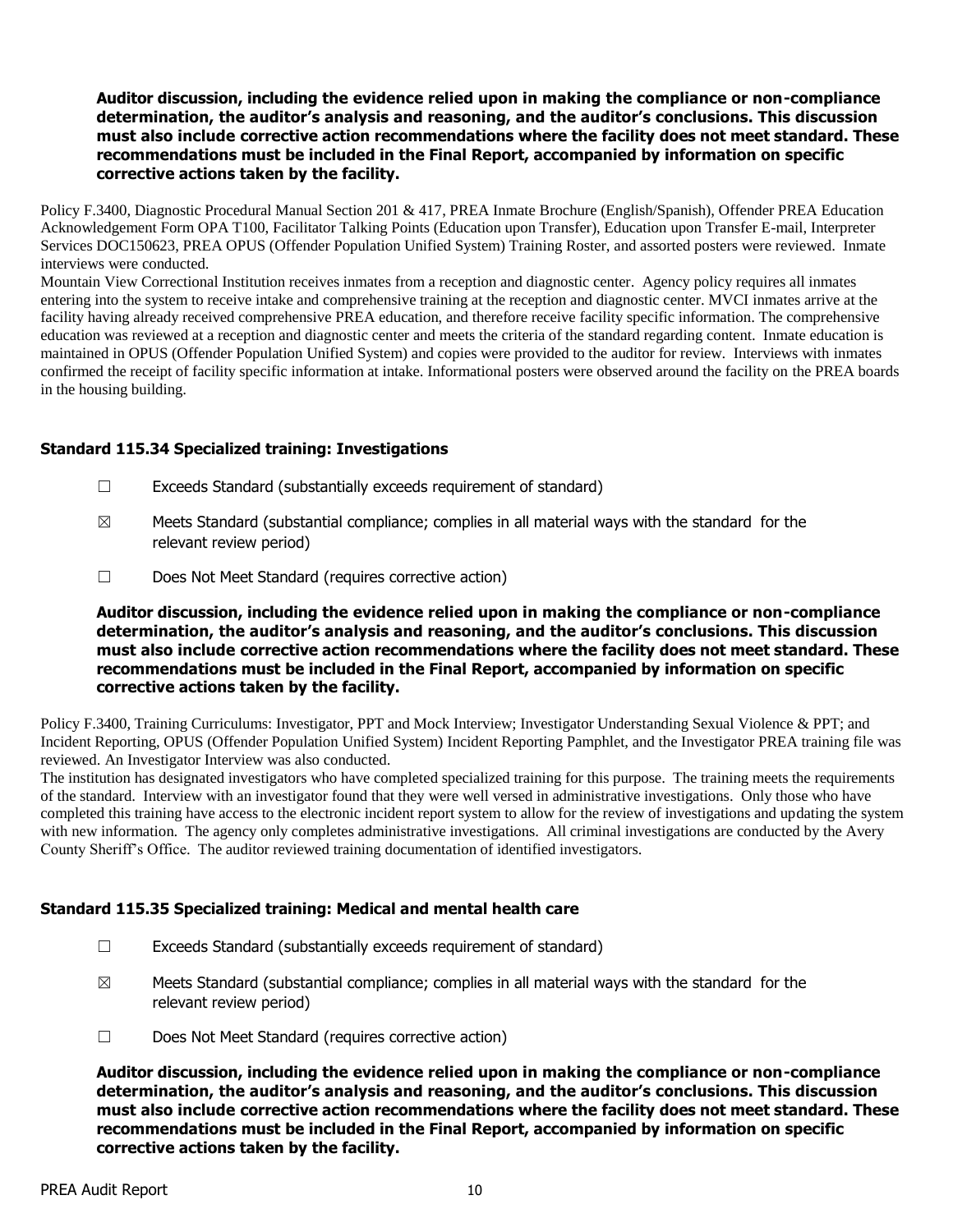Policy F.3400, and Training Curriculum: PPT, CE Nursing and OSDT Roster were reviewed. Training files for medical staff and mental health staff were reviewed. Interviews were completed.

The agency policy requires that all medical and mental health staff receive PREA 101 and specialized medical and mental health training. The specialized training meets all requirements of the standard. Interviews with medical and mental health staff confirmed knowledge of specialized training. Forensic examinations are not conducted at this facility and therefore no training was provided.

# **Standard 115.41 Screening for risk of victimization and abusiveness**

- ☐ Exceeds Standard (substantially exceeds requirement of standard)
- $\boxtimes$  Meets Standard (substantial compliance; complies in all material ways with the standard for the relevant review period)
- ☐ Does Not Meet Standard (requires corrective action)

**Auditor discussion, including the evidence relied upon in making the compliance or non-compliance determination, the auditor's analysis and reasoning, and the auditor's conclusions. This discussion must also include corrective action recommendations where the facility does not meet standard. These recommendations must be included in the Final Report, accompanied by information on specific corrective actions taken by the facility.**

Policy F.3400, Diagnostic Procedural Manual 305, and memo dated 08/14/15 were reviewed. A selection of inmate files were also reviewed. Interviews were conducted.

The agency conducts a risk assessment at the reception and diagnostic center upon the initial intake of inmates into the state system. This is completed within 72 hours of arrival. The risk assessment contains all elements of the standard. This assessment is required to be reviewed within 30 days of intake. If the inmate reports a victimization or identifies as sexually aggressive, notification is made to medical, the Superintendent and the PREA Compliance Manager to begin services as required by policy. The policy prohibits inmates from being disciplined for refusing to answer questions from the screening. Only those staff with appropriate credentials have access to this electronically maintained information.

The agency produces a High Risk of Victimization list (HRV) to the facility that is reviewed alongside the High Risk of Abusiveness List (HRA) to ensure that all housing, work, and programming services are assigned with the protection of the inmates as a key factor. Upon intake at a reception center, the inmate and staff complete the Mental Health Screening Inventory. This tool identifies all required components of the standard. From this document, two lists are produced – the HRV and the HRA (see above). These lists are protected from viewing of staff who do not have an immediate need to know and access is only provided to the Superintendent, Program Director/Facility PREA Compliance Manager, and the Inmate Assignment Coordinators, or IAC. It is the responsibility of the designated staff to run these lists at a minimum of weekly to review for appropriate placement.

# **Standard 115.42 Use of screening information**

- $\Box$  Exceeds Standard (substantially exceeds requirement of standard)
- $\boxtimes$  Meets Standard (substantial compliance; complies in all material ways with the standard for the relevant review period)
- ☐ Does Not Meet Standard (requires corrective action)

**Auditor discussion, including the evidence relied upon in making the compliance or non-compliance determination, the auditor's analysis and reasoning, and the auditor's conclusions. This discussion must also include corrective action recommendations where the facility does not meet standard. These recommendations must be included in the Final Report, accompanied by information on specific corrective actions taken by the facility.**

Policy F.3400, Policy TX-I-13, Screening tool, Learning Management System (LMS) Material, and the Instructions to access the High Risk Abuse Report were reviewed. Interviews were conducted.

The policy addresses clear guidelines, including limits, for housing and work assignments based on the safety of all inmates. The policy requires a bi-annual review of housing for transgender and intersex inmates. The policy also provides for all transgender and intersex inmates to shower separately from all other inmates, and are assessed for their own perception of risk at the facility.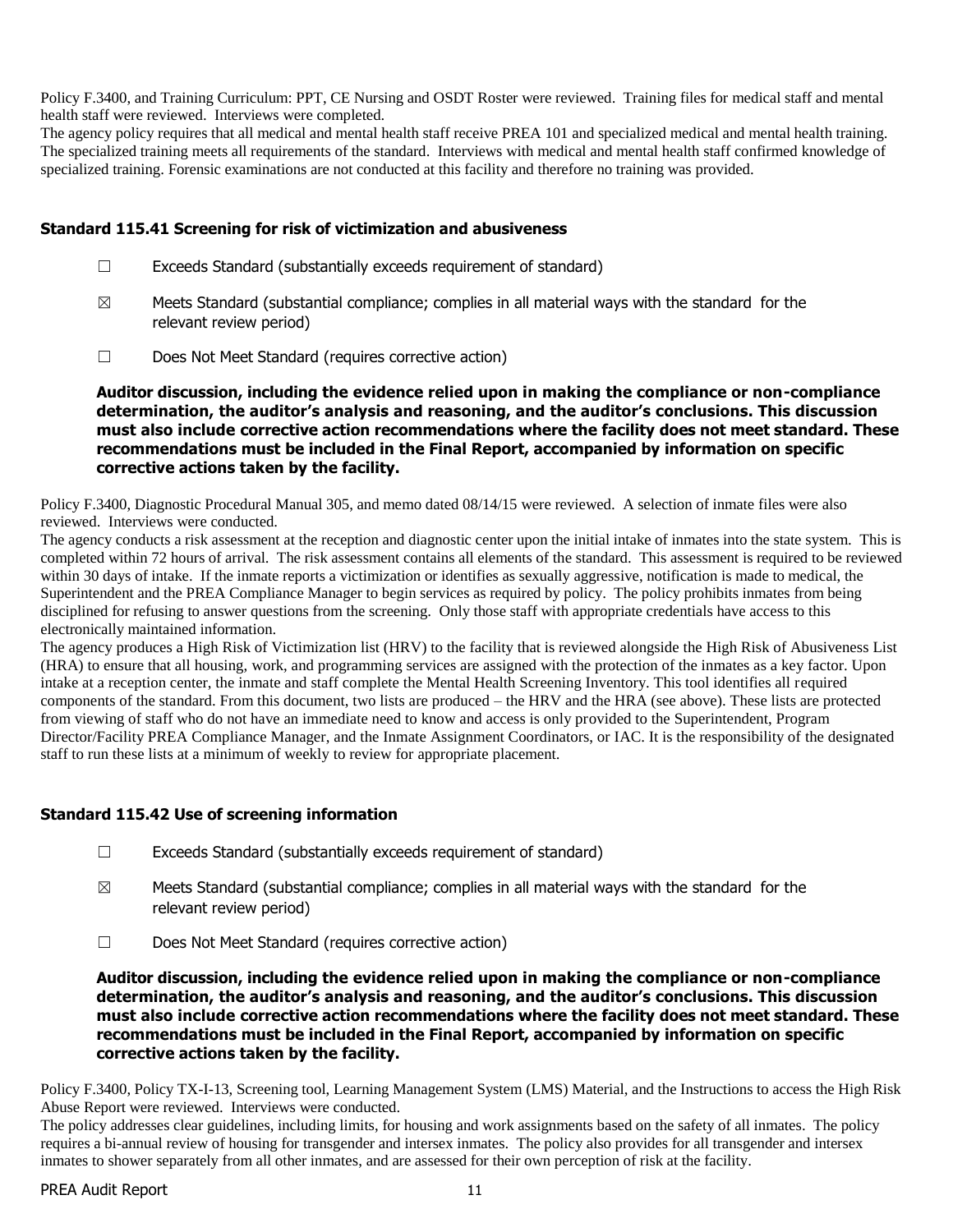The current system includes a review of the High Risk Victimization (HRV) and the High Risk of Abusive (HRA) list at the facility on a weekly basis, or more often if needed, to ensure that inmates are placed in educational, vocational, and housing that ensures their safety. Inmates who are identified as HRV are placed in closer proximity to the staff in the housing units.

# **Standard 115.43 Protective custody**

- ☐ Exceeds Standard (substantially exceeds requirement of standard)
- $\boxtimes$  Meets Standard (substantial compliance; complies in all material ways with the standard for the relevant review period)
- ☐ Does Not Meet Standard (requires corrective action)

**Auditor discussion, including the evidence relied upon in making the compliance or non-compliance determination, the auditor's analysis and reasoning, and the auditor's conclusions. This discussion must also include corrective action recommendations where the facility does not meet standard. These recommendations must be included in the Final Report, accompanied by information on specific corrective actions taken by the facility.**

Policy F.3400 and SOP 4.54 have been reviewed. Interviews were conducted.

There have been no instances where protective custody has been used at this facility in the past 12 months. Agency policy prohibits the involuntary placement of inmates in segregated housing unless there are no available alternatives. Policy and interviews confirm that services for an inmate who may be placed in protective custody are continued as normal unless there is a specific documented reason for restriction. Policy dictates documentation of the use of protective custody when necessary and 30 day reviews of such placement.

### **Standard 115.51 Inmate reporting**

- ☐ Exceeds Standard (substantially exceeds requirement of standard)
- $\boxtimes$  Meets Standard (substantial compliance; complies in all material ways with the standard for the relevant review period)
- ☐ Does Not Meet Standard (requires corrective action)

**Auditor discussion, including the evidence relied upon in making the compliance or non-compliance determination, the auditor's analysis and reasoning, and the auditor's conclusions. This discussion must also include corrective action recommendations where the facility does not meet standard. These recommendations must be included in the Final Report, accompanied by information on specific corrective actions taken by the facility.**

Policy F.3400, Policy D.0300, Form OPA-T10, Fraud, Waster, Abuse & Misconduct reporting website page, PREA Internal & External webpage for reporting, Staff Brochure, Offender acknowledgement Form (English/Spanish), Inmate Rule Book, were reviewed and a tour of the facility was completed. Interviews were also conducted.

The agency has numerous ways for an inmate to internally report sexual abuse or sexual harassment. Methods of reporting include reporting to a staff, writing a grievance or letter to the PREA Director and third-party reporting. Externally, the agency provides the address of the North Carolina Prison Legal Services (PLS). It was confirmed through conversation with the administration that mail sent to the PLS or the PREA Director is treated as legal correspondence and is not opened at the facility level. The posters in the facility provided the address for PLS, and inmate brochures detailed this as a method of reporting sexual abuse or sexual harassment. Interviews confirmed that staff at the program are aware that they may report privately through the Fraud/Waste/Abuse Hotline or through email with the PREA Director if they do not wish to report through the Chain of Command.

# **Standard 115.52 Exhaustion of administrative remedies**

PREA Audit Report 12 ☐ Exceeds Standard (substantially exceeds requirement of standard)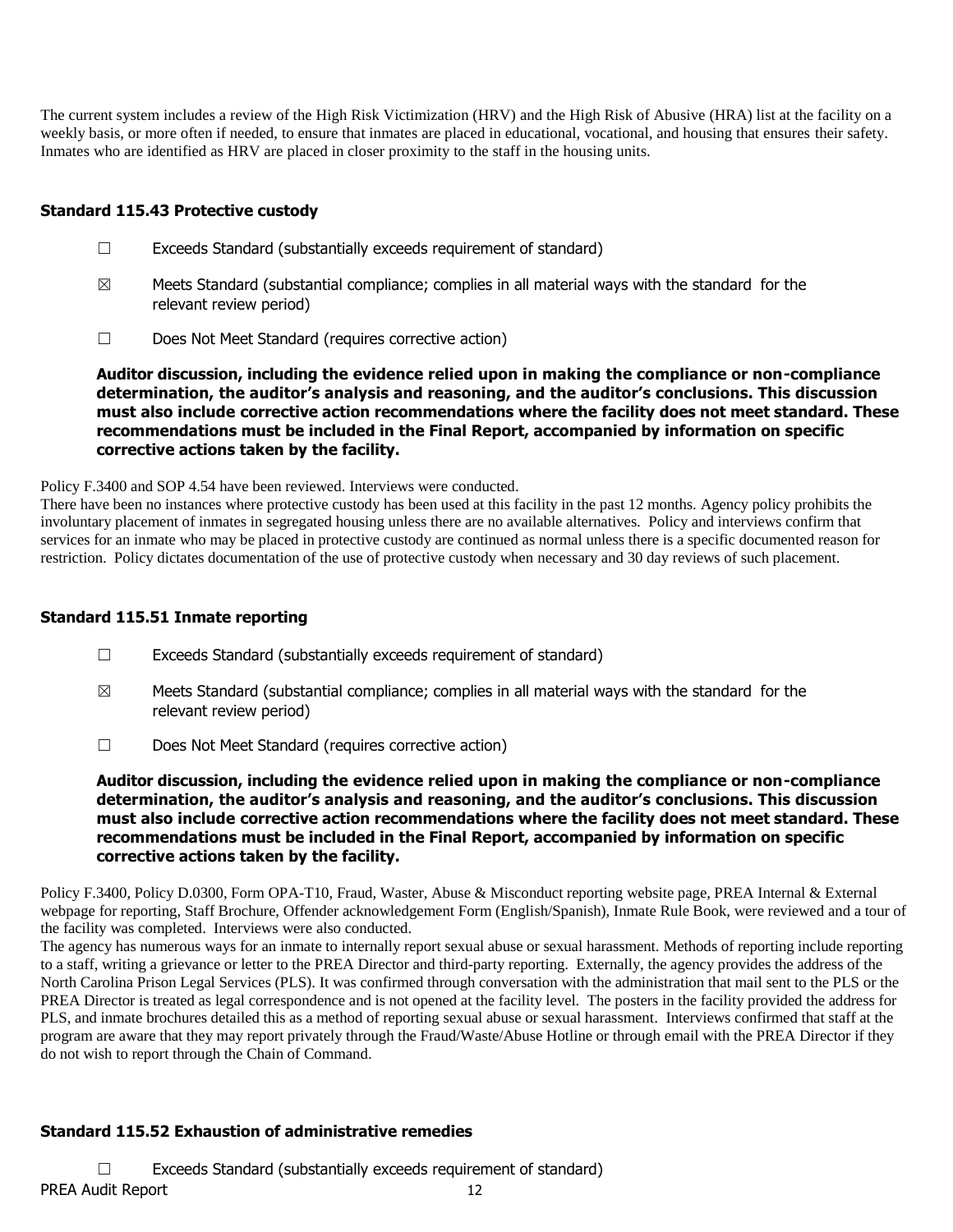- $\boxtimes$  Meets Standard (substantial compliance; complies in all material ways with the standard for the relevant review period)
- ☐ Does Not Meet Standard (requires corrective action)

#### Policy G.0300, and the Inmate Rule Book were reviewed. Interviews were also conducted.

The agency policy confirms that grievances of sexual abuse or sexual harassment require an immediate notification to the North Carolina Department of Public Safety PREA office and also requires preventing a response from the subject of the complaint. A box is used by inmates to deposit their grievance. The grievance box is emptied in their housing building daily. There is no requirement to use a less formal method of reporting prior to a written grievance. There is no disciplinary action if the report is made in good faith. A final response is due within 90 days, as well as notification to the inmate that it has been accepted within 5 days. Grievances are allowed to be prepared by the victim or other third party person who assists the victim. Emergency grievances, those defined as matters that present a substantial risk of physical injury or irreparable harm may be presented directly to the Officer in Charge, are forwarded immediately to the appropriate person, and require an initial response from the facility within 48 hours and a final determination within 5 days.

# **Standard 115.53 Inmate access to outside confidential support services**

- ☐ Exceeds Standard (substantially exceeds requirement of standard)
- $\boxtimes$  Meets Standard (substantial compliance; complies in all material ways with the standard for the relevant review period)
- ☐ Does Not Meet Standard (requires corrective action)

**Auditor discussion, including the evidence relied upon in making the compliance or non-compliance determination, the auditor's analysis and reasoning, and the auditor's conclusions. This discussion must also include corrective action recommendations where the facility does not meet standard. These recommendations must be included in the Final Report, accompanied by information on specific corrective actions taken by the facility.**

Viewed was an MOA with Oasis Rape Crisis Center for advocacy services, SOP 4.54A, and PREA – The North Carolina Approach were reviewed.

The facility has an MOA for the provision of outside support services for inmates. This contract provides for telephonic victim support services. The PREA Support Persons are aware of the services through Oasis Rape Crisis Center. Inmates are provided notification of the PREA Support Services through Form OPA-I30, which documents the PREA Support Persons role during the investigation and thereafter to assist in providing support services to the victim. The name of the local rape crisis agency and the address were posted on the PREA boards in each housing building.

# **Standard 115.54 Third-party reporting**

- ☐ Exceeds Standard (substantially exceeds requirement of standard)
- $\boxtimes$  Meets Standard (substantial compliance; complies in all material ways with the standard for the relevant review period)
- ☐ Does Not Meet Standard (requires corrective action)

**Auditor discussion, including the evidence relied upon in making the compliance or non-compliance determination, the auditor's analysis and reasoning, and the auditor's conclusions. This discussion must also include corrective action recommendations where the facility does not meet standard. These recommendations must be included in the Final Report, accompanied by information on specific**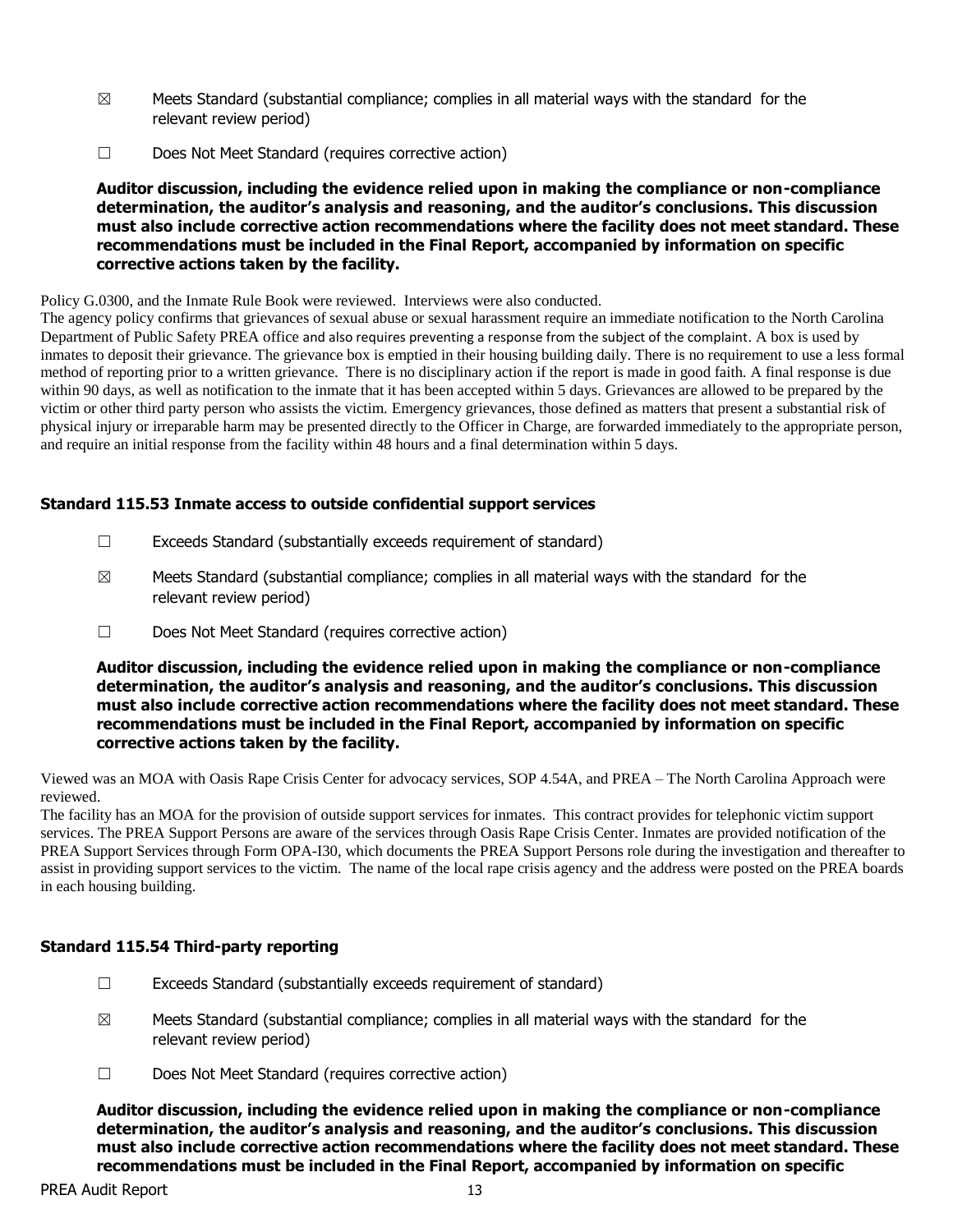#### **corrective actions taken by the facility.**

The NCDPS website and posters were reviewed. Interviews were conducted.

The North Carolina Department of Public Safety (NCDPS) offers opportunities for third party reporting and accepts third party reports. Information on how to report to the NCDPS is provided on their agency website. Those concerned will find two separate methods of reporting to the agency. They may write to the PREA Director or send an e-mail through the link provided. Both options will result in the PREA Director receiving the complaint. The PREA Director will then generate an incident report and inform the Superintendent. This information is also available at the facility for visitors.

### **Standard 115.61 Staff and agency reporting duties**

- $\Box$  Exceeds Standard (substantially exceeds requirement of standard)
- $\boxtimes$  Meets Standard (substantial compliance; complies in all material ways with the standard for the relevant review period)
- ☐ Does Not Meet Standard (requires corrective action)

**Auditor discussion, including the evidence relied upon in making the compliance or non-compliance determination, the auditor's analysis and reasoning, and the auditor's conclusions. This discussion must also include corrective action recommendations where the facility does not meet standard. These recommendations must be included in the Final Report, accompanied by information on specific corrective actions taken by the facility.**

Policy F.3400, SOP 4.54, SOP 4.54A, and PREA 101 Staff Training were reviewed. Staff interviews confirmed findings. The agency policy requires all staff, volunteers and contractors to immediately report any knowledge, information or suspicion of sexual abuse or sexual harassment, and any violation or neglect of responsibility, to administration. Policy and interviews confirmed that staff are not allowed to share information with anyone who does not have a need to know. All allegations are reported to both the investigator and the PREA Director. Agency staff training details the notification to the state agency regarding vulnerable adults.

# **Standard 115.62 Agency protection duties**

- ☐ Exceeds Standard (substantially exceeds requirement of standard)
- $\boxtimes$  Meets Standard (substantial compliance; complies in all material ways with the standard for the relevant review period)
- ☐ Does Not Meet Standard (requires corrective action)

**Auditor discussion, including the evidence relied upon in making the compliance or non-compliance determination, the auditor's analysis and reasoning, and the auditor's conclusions. This discussion must also include corrective action recommendations where the facility does not meet standard. These recommendations must be included in the Final Report, accompanied by information on specific corrective actions taken by the facility.**

#### Policy F.3400 was reviewed. Interviews confirmed findings.

The agency requires immediate action to protect inmates who report sexual abuse. All staff, contractors and volunteers are required to report this to the facility investigators who will assist with taking appropriate steps for protection. Staff were able to articulate this requirement during the interviews. There were no allegations of this type in the past 12 months.

# **Standard 115.63 Reporting to other confinement facilities**

- $\Box$  Exceeds Standard (substantially exceeds requirement of standard)
- $\boxtimes$  Meets Standard (substantial compliance; complies in all material ways with the standard for the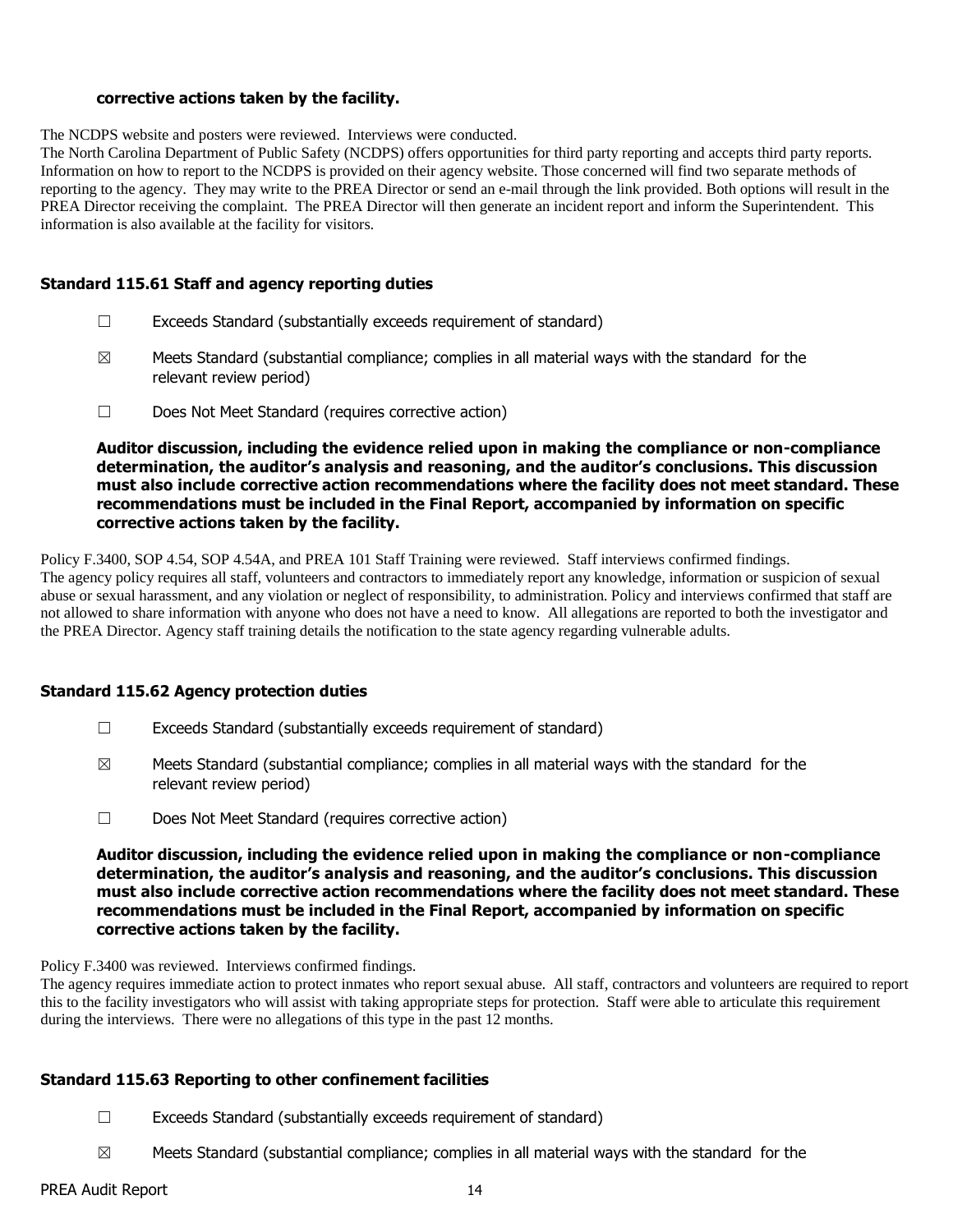relevant review period)

☐ Does Not Meet Standard (requires corrective action)

**Auditor discussion, including the evidence relied upon in making the compliance or non-compliance determination, the auditor's analysis and reasoning, and the auditor's conclusions. This discussion must also include corrective action recommendations where the facility does not meet standard. These recommendations must be included in the Final Report, accompanied by information on specific corrective actions taken by the facility.**

Policy F.3400 was reviewed. Staff interviews confirmed findings.

The agency policy requires that any receipt of sexual abuse or sexual harassment that occurred at another facility be immediately reported to the appropriate Superintendent. This notification must be documented. An incident report is also generated, which flags the assigned investigator and the PREA Director. Allegations made by an inmate at another facility are treated the same as a new allegation, and facility investigators are notified and begin their review of information.

# **Standard 115.64 Staff first responder duties**

- $\Box$  Exceeds Standard (substantially exceeds requirement of standard)
- $\boxtimes$  Meets Standard (substantial compliance; complies in all material ways with the standard for the relevant review period)
- ☐ Does Not Meet Standard (requires corrective action)

**Auditor discussion, including the evidence relied upon in making the compliance or non-compliance determination, the auditor's analysis and reasoning, and the auditor's conclusions. This discussion must also include corrective action recommendations where the facility does not meet standard. These recommendations must be included in the Final Report, accompanied by information on specific corrective actions taken by the facility.**

Policy F.3400 and PREA training curriculum were reviewed. Staff interviews confirmed findings.

The agency requires all staff to separate, protect physical evidence and the crime scene, and to report to administration when an allegation of sexual abuse is received. All staff could clearly articulate these steps. It is noted that staff PREA training identifies all staff as first responders. Contractors and volunteers are required to protect the victim and report the information to a security staff.

# **Standard 115.65 Coordinated response**

- $\Box$  Exceeds Standard (substantially exceeds requirement of standard)
- $\boxtimes$  Meets Standard (substantial compliance; complies in all material ways with the standard for the relevant review period)
- ☐ Does Not Meet Standard (requires corrective action)

**Auditor discussion, including the evidence relied upon in making the compliance or non-compliance determination, the auditor's analysis and reasoning, and the auditor's conclusions. This discussion must also include corrective action recommendations where the facility does not meet standard. These recommendations must be included in the Final Report, accompanied by information on specific corrective actions taken by the facility.**

SOP 05.09, Coordinated Response Plan and Coordinated Response Overview were reviewed. Interviews were conducted and confirm findings.

The NCDPS has created a template that includes all PREA related requirements for a proper Coordinated Response Plan. Each facility is provided this draft template, which directs that their facility specific information be included in the plan and thereafter published to facility staff. This plan addresses first responder duties, leadership duties, investigator duties, PREA Compliance Manager duties, PREA Support Persons duties, SART (Sexual Abuse Response Team) duties, Mental Health and aftercare duties, and retaliation duties. The plan reviewed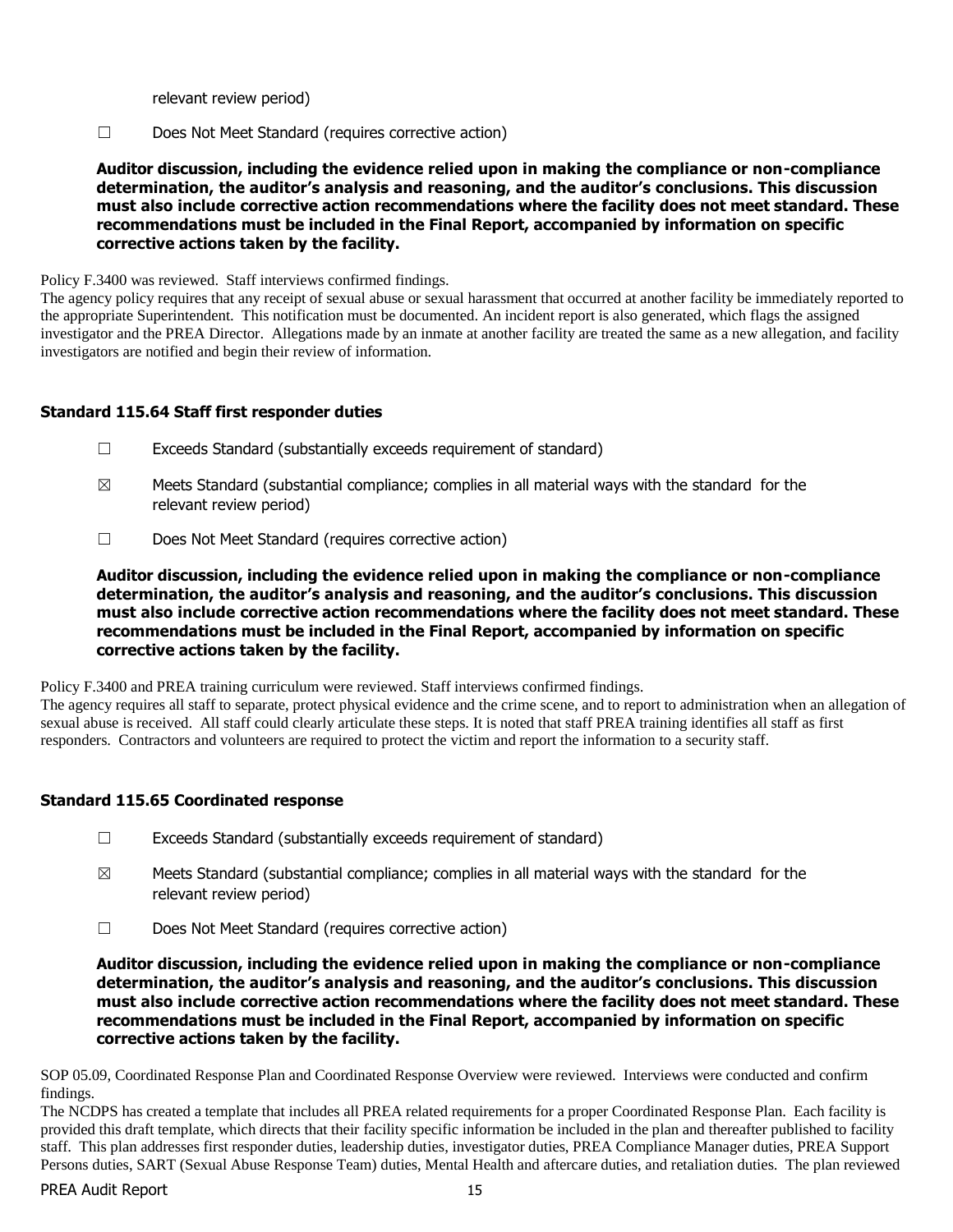was facility specific and included specific tasks for each member. Additionally, there is a flowchart that helps staff to comply with the plan.

### **Standard 115.66 Preservation of ability to protect inmates from contact with abusers**

- $\Box$  Exceeds Standard (substantially exceeds requirement of standard)
- ☐ Meets Standard (substantial compliance; complies in all material ways with the standard for the relevant review period)
- ☐ Does Not Meet Standard (requires corrective action)

**Auditor discussion, including the evidence relied upon in making the compliance or non-compliance determination, the auditor's analysis and reasoning, and the auditor's conclusions. This discussion must also include corrective action recommendations where the facility does not meet standard. These recommendations must be included in the Final Report, accompanied by information on specific corrective actions taken by the facility.**

This standard is Not Applicable as Mountain View Correctional Institution does not enter into collective bargaining agreements.

### **Standard 115.67 Agency protection against retaliation**

- ☐ Exceeds Standard (substantially exceeds requirement of standard)
- $\boxtimes$  Meets Standard (substantial compliance; complies in all material ways with the standard for the relevant review period)
- ☐ Does Not Meet Standard (requires corrective action)

**Auditor discussion, including the evidence relied upon in making the compliance or non-compliance determination, the auditor's analysis and reasoning, and the auditor's conclusions. This discussion must also include corrective action recommendations where the facility does not meet standard. These recommendations must be included in the Final Report, accompanied by information on specific corrective actions taken by the facility.**

Policy F.3400, Form OPA-122 and Form OPA-124 were reviewed. Interviews confirmed findings.

The agency policy addresses practices to protect both staff and inmates from retaliation as a result of reporting sexual abuse or sexual harassment information. Various protection methods for inmates are identified in policy. There is a form that is used to document the retaliation monitoring at the 90 day mark. Facility documents confirmed that retaliation monitoring is conducted. It is noted that there were no instances of reported retaliation at this facility. There is a PREA Support Person to monitor retaliation of inmates. The position description states that it is the responsibility of the PSP to walk victims through the process of the forensic medical exam, the interview process, and the use of Oasis Rape Crisis Center.

#### **Standard 115.68 Post-allegation protective custody**

- $\Box$  Exceeds Standard (substantially exceeds requirement of standard)
- $\boxtimes$  Meets Standard (substantial compliance; complies in all material ways with the standard for the relevant review period)
- ☐ Does Not Meet Standard (requires corrective action)

**Auditor discussion, including the evidence relied upon in making the compliance or non-compliance determination, the auditor's analysis and reasoning, and the auditor's conclusions. This discussion must also include corrective action recommendations where the facility does not meet standard. These recommendations must be included in the Final Report, accompanied by information on specific**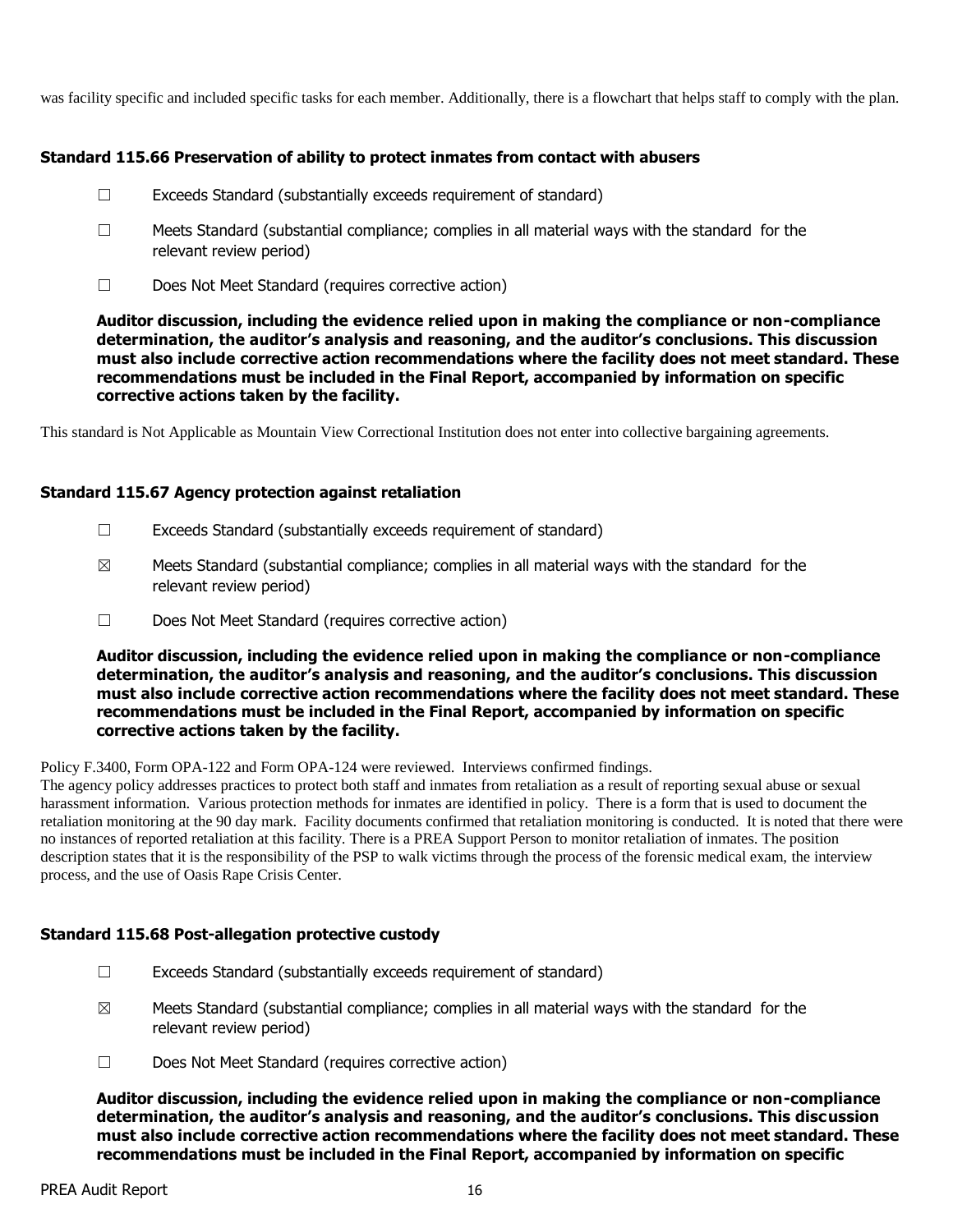### **corrective actions taken by the facility.**

Policy F.3400 was reviewed. Staff interviews confirm findings.

The agency policy addresses the use of protective custody only if no other alternative means of protection is available, or if inmates request this level of protection. Inmates requesting this level of protection may complete the Request for Protective Custody and must document the reasons for the request. Inmates who are placed in involuntary protective custody are seen every seven days by a counselor who documents this check. Unless documented, all inmates are provided the same programs and services as prior to their placement. Additionally, the Classification team reviews all placements of Protective Custody. There were no instances of the use of protective custody as a result of a sexual abuse allegation in the past 12 months.

### **Standard 115.71 Criminal and administrative agency investigations**

- $\Box$  Exceeds Standard (substantially exceeds requirement of standard)
- $\boxtimes$  Meets Standard (substantial compliance; complies in all material ways with the standard for the relevant review period)
- ☐ Does Not Meet Standard (requires corrective action)

**Auditor discussion, including the evidence relied upon in making the compliance or non-compliance determination, the auditor's analysis and reasoning, and the auditor's conclusions. This discussion must also include corrective action recommendations where the facility does not meet standard. These recommendations must be included in the Final Report, accompanied by information on specific corrective actions taken by the facility.**

Policy F.3400, and the Coordinated Response Overview were reviewed. Investigation files were reviewed. Staff interviews confirmed findings.

The agency policy requires that criminal investigations are conducted by outside law enforcement, therefore the facility investigators only conduct an initial investigation to determine if outside law enforcement is to be notified and administrative investigations. All investigators identified at the facility have received appropriate investigator specialized training. All evidence is gathered, documented and preserved. Prior allegations involving the same perpetrator or victim are reviewed. The credibility of the victim or alleged abuser is determined on an individual basis. The agency does not use polygraph examinations in order to continue an investigation. Administrative investigations address staff actions, credibility and a review of fact and findings of the criminal investigation (if applicable). All interviews involving staff are conducted as approved by the Office of Special Investigations and Compliance. Both criminal and administrative investigations are documented.

# **Standard 115.72 Evidentiary standard for administrative investigations**

- ☐ Exceeds Standard (substantially exceeds requirement of standard)
- $\boxtimes$  Meets Standard (substantial compliance; complies in all material ways with the standard for the relevant review period)
- ☐ Does Not Meet Standard (requires corrective action)

**Auditor discussion, including the evidence relied upon in making the compliance or non-compliance determination, the auditor's analysis and reasoning, and the auditor's conclusions. This discussion must also include corrective action recommendations where the facility does not meet standard. These recommendations must be included in the Final Report, accompanied by information on specific corrective actions taken by the facility.**

Policy F.3400 was reviewed. Interview confirmed the findings.

The agency policy imposes no standard greater than a preponderance of the evidence in determining the outcome of an investigation.

# **Standard 115.73 Reporting to inmates**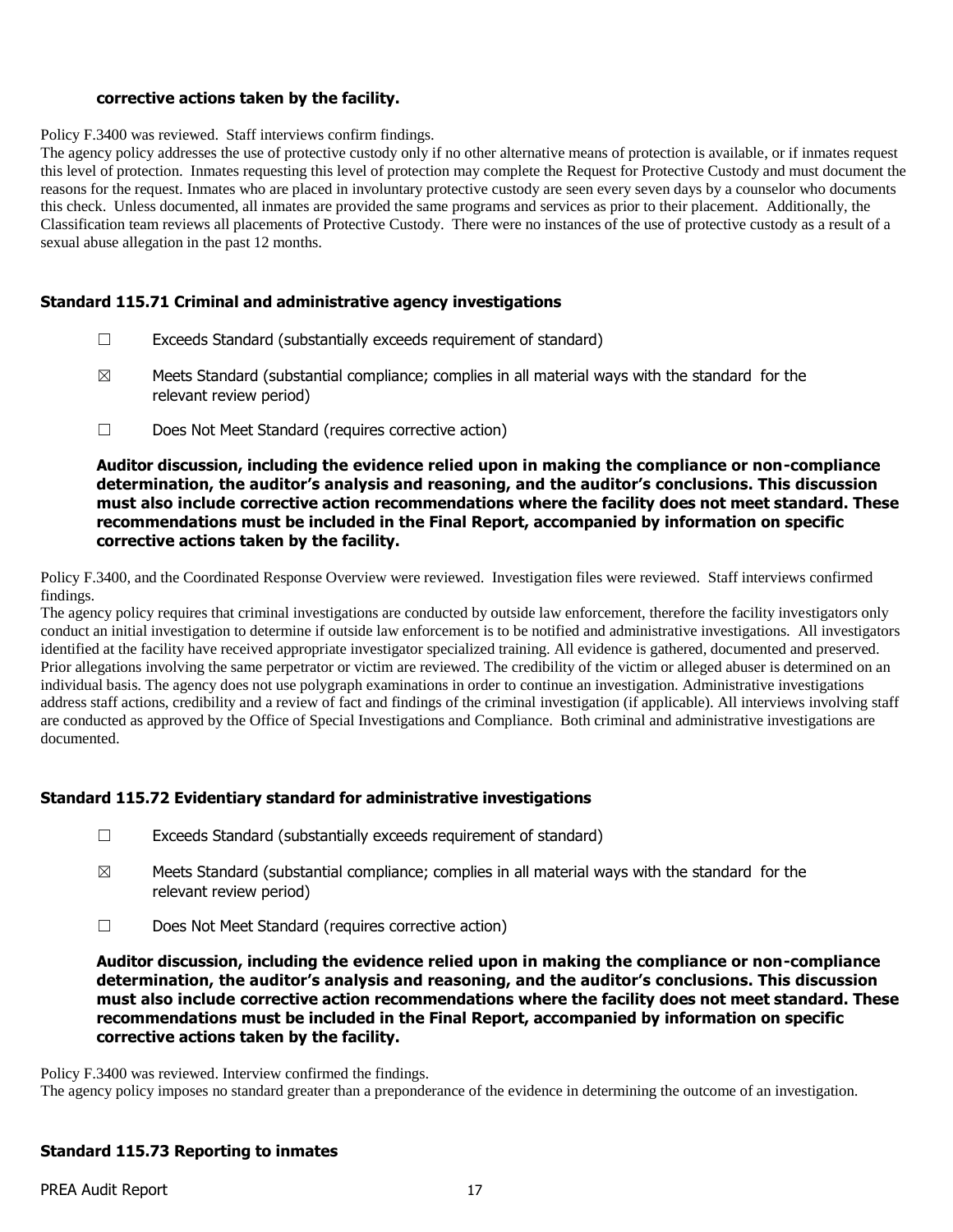- ☐ Exceeds Standard (substantially exceeds requirement of standard)
- $\boxtimes$  Meets Standard (substantial compliance; complies in all material ways with the standard for the relevant review period)
- ☐ Does Not Meet Standard (requires corrective action)

Policy F.3400, Form OPA-I30, Form OPA-I30A, PREA Support Notification Form, Coordinated Response Overview and sample forms were reviewed. Investigation files were reviewed. Interviews confirm findings.

The agency utilizes Form OPA-I30 to document notification to the victim of the outcome of the investigation, and include specific mention of the status of the abuser. These forms were found in the files reviewed along with the inmate's signature, signature of the staff making the notification, and the outcome of the investigation.

# **Standard 115.76 Disciplinary sanctions for staff**

- $\Box$  Exceeds Standard (substantially exceeds requirement of standard)
- $\boxtimes$  Meets Standard (substantial compliance; complies in all material ways with the standard for the relevant review period)
- ☐ Does Not Meet Standard (requires corrective action)

**Auditor discussion, including the evidence relied upon in making the compliance or non-compliance determination, the auditor's analysis and reasoning, and the auditor's conclusions. This discussion must also include corrective action recommendations where the facility does not meet standard. These recommendations must be included in the Final Report, accompanied by information on specific corrective actions taken by the facility.**

Policy F.3400, Policy A.200, New Employee Orientation, Investigation File, and NCDPS internal webpage were reviewed. Interviews confirmed findings.

The agency policy provides for disciplinary action towards staff who violate the zero-tolerance policy, up to and including termination. All disciplinary actions are reviewed individually based on the nature and circumstances of the allegation. Comparable offenses by other staff are also considered in a final determination of disciplinary action. All staff terminations are required to be reported to the state licensing body.

# **Standard 115.77 Corrective action for contractors and volunteers**

- $\Box$  Exceeds Standard (substantially exceeds requirement of standard)
- $\boxtimes$  Meets Standard (substantial compliance; complies in all material ways with the standard for the relevant review period)
- ☐ Does Not Meet Standard (requires corrective action)

**Auditor discussion, including the evidence relied upon in making the compliance or non-compliance determination, the auditor's analysis and reasoning, and the auditor's conclusions. This discussion must also include corrective action recommendations where the facility does not meet standard. These recommendations must be included in the Final Report, accompanied by information on specific corrective actions taken by the facility.**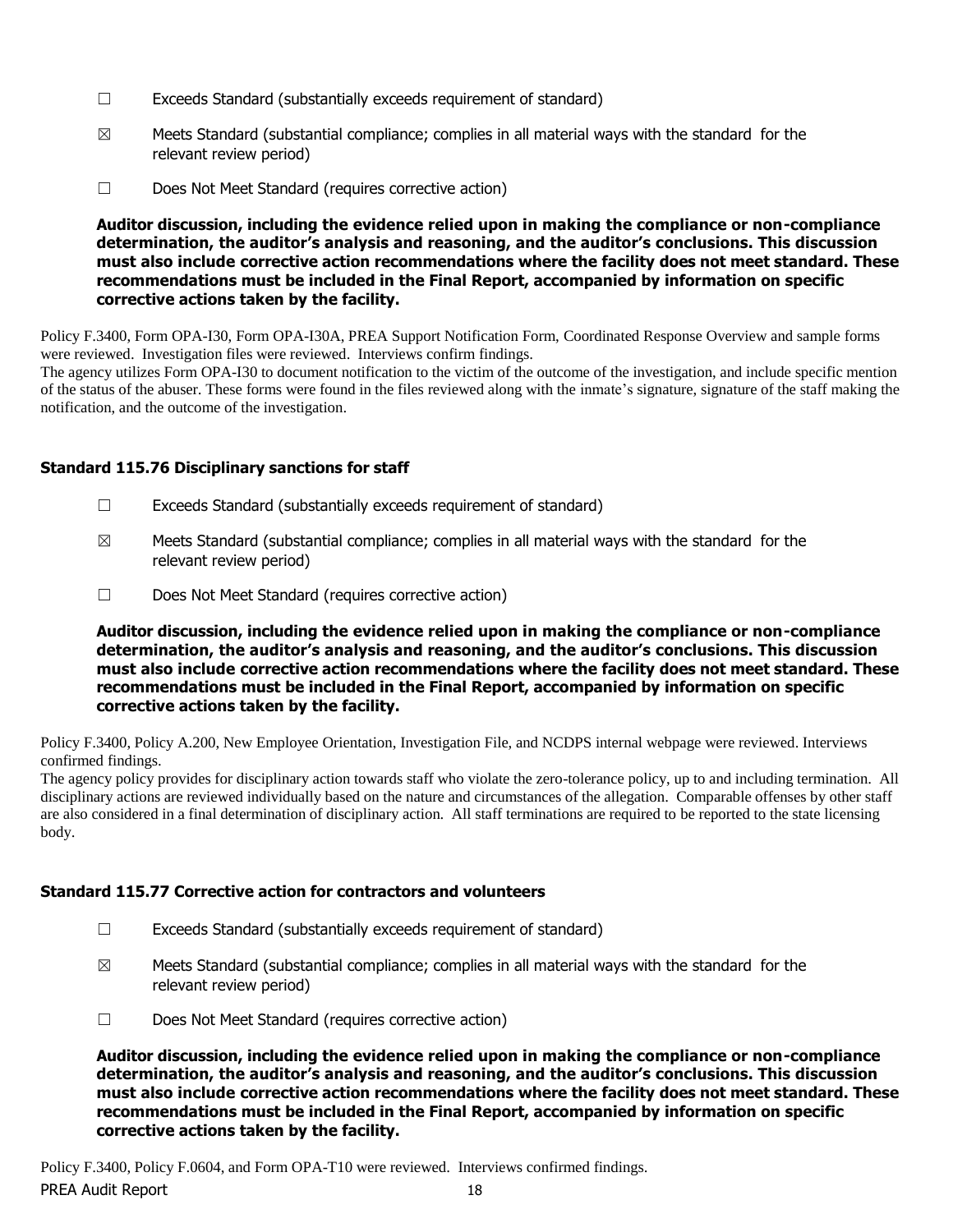The agency policy confirms that any contractor or volunteer who violate the zero-tolerance policy will be prohibited from contact with inmates. Outcome of an investigation that is substantiated and involve a licensed contractor or volunteer is reported to the appropriate licensing body, as identified. There were no allegations where a contractor or volunteer was referred to local law enforcement for a violation of the agency zero-tolerance policy.

# **Standard 115.78 Disciplinary sanctions for inmates**

- ☐ Exceeds Standard (substantially exceeds requirement of standard)
- $\boxtimes$  Meets Standard (substantial compliance; complies in all material ways with the standard for the relevant review period)
- ☐ Does Not Meet Standard (requires corrective action)

**Auditor discussion, including the evidence relied upon in making the compliance or non-compliance determination, the auditor's analysis and reasoning, and the auditor's conclusions. This discussion must also include corrective action recommendations where the facility does not meet standard. These recommendations must be included in the Final Report, accompanied by information on specific corrective actions taken by the facility.**

Policy F.3400, Policy 0200 and the Inmate Rule and Policies Booklet were reviewed. Staff interviews confirmed findings. The agency policy dictates disciplinary actions for inmates who violate the zero-tolerance policy. The Inmate Rule and Policies Booklet clearly outline the disciplinary action as a result of sexual abuse and sexual harassment (Class "A" Offenses). Services for abusers is available and include counseling and possible transfer for additional interventions. Inmates are not disciplined for behaviors in which staff consent. There is no disciplinary action for inmates who make a report in good faith. There were no criminal sexual abuse incidents that were reported in the program in the past 12 months. The agency does prohibit all sexual activity between inmates.

# **Standard 115.81 Medical and mental health screenings; history of sexual abuse**

- $\Box$  Exceeds Standard (substantially exceeds requirement of standard)
- $\boxtimes$  Meets Standard (substantial compliance; complies in all material ways with the standard for the relevant review period)
- ☐ Does Not Meet Standard (requires corrective action)

**Auditor discussion, including the evidence relied upon in making the compliance or non-compliance determination, the auditor's analysis and reasoning, and the auditor's conclusions. This discussion must also include corrective action recommendations where the facility does not meet standard. These recommendations must be included in the Final Report, accompanied by information on specific corrective actions taken by the facility.**

Policy F.3400, Policy CP-18, Diagnostic Manual 305, Memos dated 10/09/13 and 11/14/12, North Carolina Authorization for Release of Information, Mental Health Screening Referral system, and Learning Management System (LMS) were reviewed. Interviews confirmed findings.

The agency policy requires immediate referral to medical and mental health services after information of prior sexual victimization or sexual abusive behaviors is discovered during the screening process. Services are provided within 14 days by facility medical and mental health staff. Interviews confirmed informed consent is obtained before information is shared regarding a victimization that may have occurred prior to incarceration.

# **Standard 115.82 Access to emergency medical and mental health services**

- $\Box$  Exceeds Standard (substantially exceeds requirement of standard)
- $\boxtimes$  Meets Standard (substantial compliance; complies in all material ways with the standard for the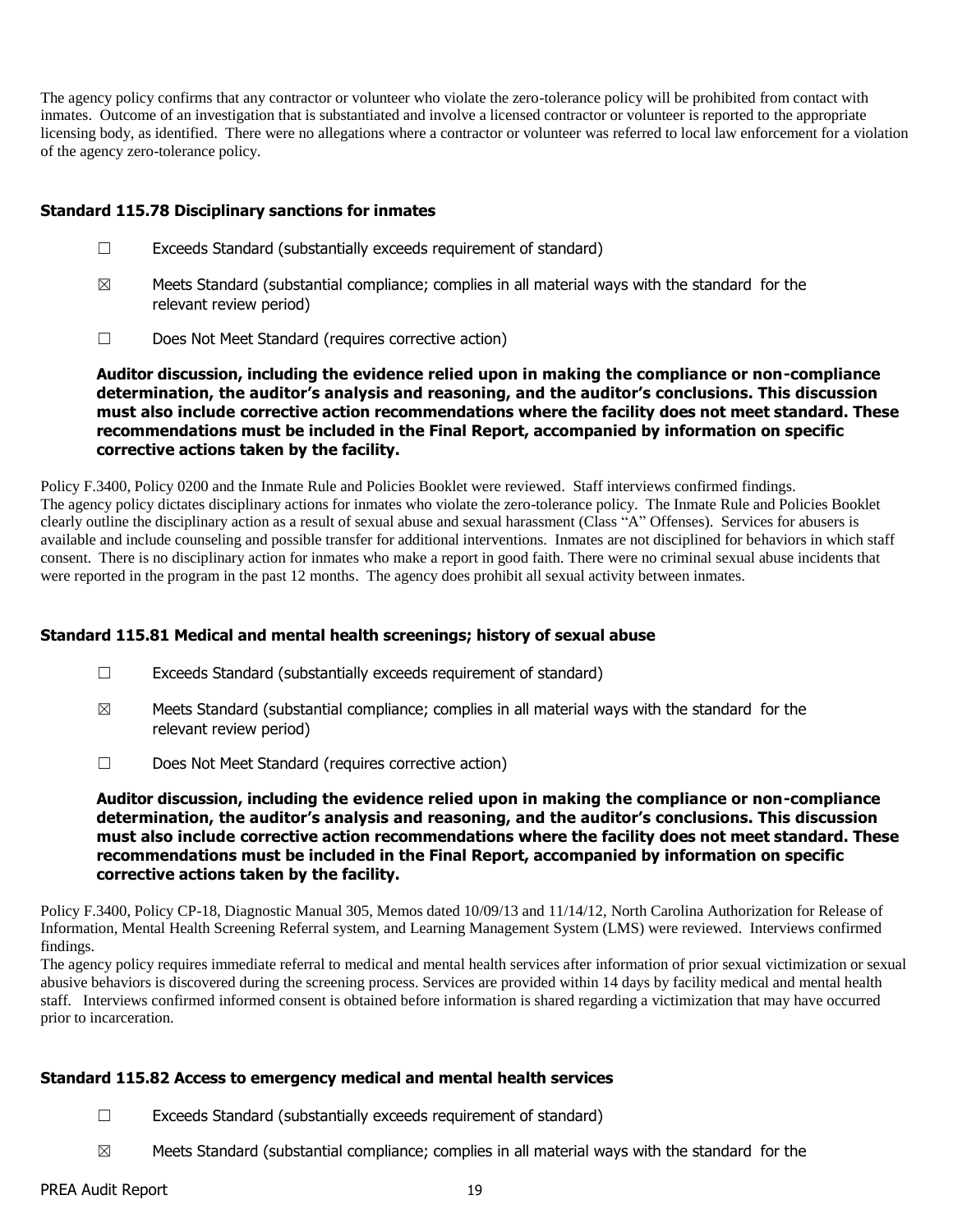relevant review period)

☐ Does Not Meet Standard (requires corrective action)

**Auditor discussion, including the evidence relied upon in making the compliance or non-compliance determination, the auditor's analysis and reasoning, and the auditor's conclusions. This discussion must also include corrective action recommendations where the facility does not meet standard. These recommendations must be included in the Final Report, accompanied by information on specific corrective actions taken by the facility.**

Policy CP-18, North Carolina Authorization for Release of Information, Mental Health Screening Referral system, and the Coordinated Response Overview were reviewed. Interviews confirm findings.

The agency requires that all inmates who report sexual abuse shall be immediately taken for medical services. Mental Health professionals are notified by the mental health social worker or PREA Support Person (PSP). Mental Health staff confirm notification. Additional counseling services are available as identified and as requested by the victim through the PSP (PREA Support Person). Provisions for STD testing and treatment are provided at the facility level based on physician orders and/or victim request. All treatment related to sexual abuse is offered without financial cost to the victim regardless if they name the perpetrator or not.

### **Standard 115.83 Ongoing medical and mental health care for sexual abuse victims and abusers**

- ☐ Exceeds Standard (substantially exceeds requirement of standard)
- $\boxtimes$  Meets Standard (substantial compliance; complies in all material ways with the standard for the relevant review period)
- ☐ Does Not Meet Standard (requires corrective action)

**Auditor discussion, including the evidence relied upon in making the compliance or non-compliance determination, the auditor's analysis and reasoning, and the auditor's conclusions. This discussion must also include corrective action recommendations where the facility does not meet standard. These recommendations must be included in the Final Report, accompanied by information on specific corrective actions taken by the facility.**

Policy F.3400, Policy CP-18, Policy CC-8, and the Coordinated Response Overview were reviewed. Interviews confirm findings. The agency provides on-going medical and mental health services for victims of sexual abuse, whether the incident occurred within an institution or in the community. All care is provided and consistent with the community level of care. Follow-up care is provided within two weeks, as well as can be requested by the victim. STD testing and treatment is offered. Again, all services are provided to the victim without financial compensation. The agency also offers evaluations to sexually aggressive inmates when information is present.

#### **Standard 115.86 Sexual abuse incident reviews**

- $\Box$  Exceeds Standard (substantially exceeds requirement of standard)
- $\boxtimes$  Meets Standard (substantial compliance; complies in all material ways with the standard for the relevant review period)
- ☐ Does Not Meet Standard (requires corrective action)

**Auditor discussion, including the evidence relied upon in making the compliance or non-compliance determination, the auditor's analysis and reasoning, and the auditor's conclusions. This discussion must also include corrective action recommendations where the facility does not meet standard. These recommendations must be included in the Final Report, accompanied by information on specific corrective actions taken by the facility.**

Policy F.3400, Form OPA-I10, and Coordinated Response Overview were reviewed. Completed OPA-I10 forms were reviewed. Interviews confirmed findings.

PREA Audit Report 20 The agency requires a Post Incident Review (PIR) at the conclusion of any investigations of sexual abuse determined to be substantiated or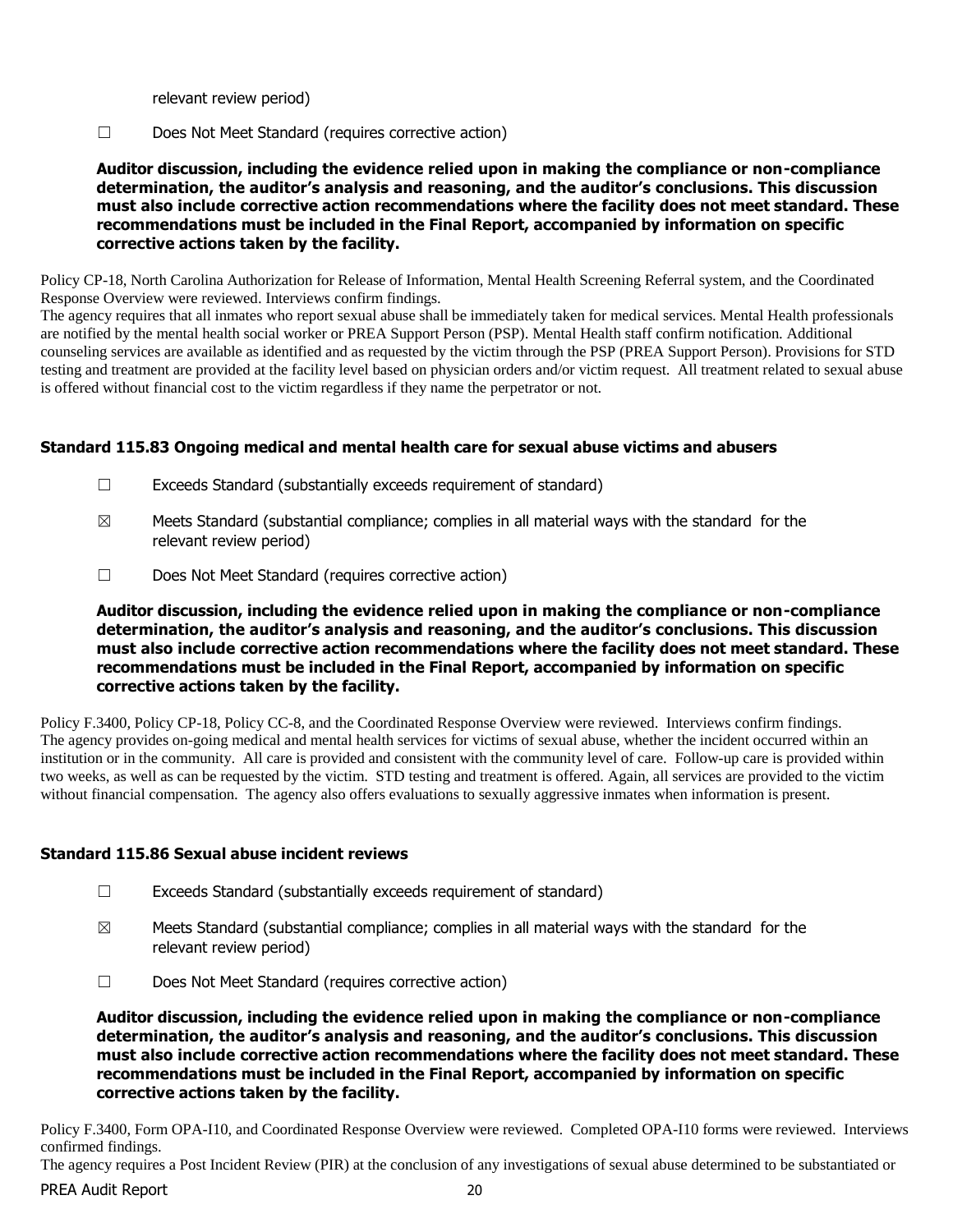unsubstantiated. Form OPA-I10 is completed. This is a standardized form that contains all elements of the standard. Participants include PREA Compliance Manager and SART members, who are comprised of upper level management and input from other staffing positions, including medical staff. A sample of the completed Post Incident Reviews were reviewed.

# **Standard 115.87 Data collection**

- ☐ Exceeds Standard (substantially exceeds requirement of standard)
- $\boxtimes$  Meets Standard (substantial compliance; complies in all material ways with the standard for the relevant review period)
- ☐ Does Not Meet Standard (requires corrective action)

**Auditor discussion, including the evidence relied upon in making the compliance or non-compliance determination, the auditor's analysis and reasoning, and the auditor's conclusions. This discussion must also include corrective action recommendations where the facility does not meet standard. These recommendations must be included in the Final Report, accompanied by information on specific corrective actions taken by the facility.**

Policy F.3400, Incident Reporting – OPUS (Offender Population Unified System), and PREA Incident Reports were reviewed. Interviews confirmed findings.

The agency maintains records and data on all allegations of sexual abuse and sexual harassment from all facilities that captures information as identified by the DOJ-SSV. Aggregated annually, this information is included in the annual report.

# **Standard 115.88 Data review for corrective action**

- $\Box$  Exceeds Standard (substantially exceeds requirement of standard)
- $\boxtimes$  Meets Standard (substantial compliance; complies in all material ways with the standard for the relevant review period)
- ☐ Does Not Meet Standard (requires corrective action)

**Auditor discussion, including the evidence relied upon in making the compliance or non-compliance determination, the auditor's analysis and reasoning, and the auditor's conclusions. This discussion must also include corrective action recommendations where the facility does not meet standard. These recommendations must be included in the Final Report, accompanied by information on specific corrective actions taken by the facility.**

Policy F.3400, Form OPA-I10, 2015 Sexual Abuse Annual Report, and Coordinated Response Overview were reviewed. Interviews confirmed findings.

The agency utilizes information gathered from investigative reports and completed Post Incident Review forms (OPA-I10) to assess and improve the effectiveness of its zero-tolerance efforts towards prevention, detection and response of sexual abuse incidents. The information gathered assists with identifying problem areas, policy updates, and system updates. The annual report is completed and identifies facility specific issues and resolutions, as well as those specific issues that are agency wide. The annual report is approved by the Agency Head and made public through the NCDPS website.

# **Standard 115.89 Data storage, publication, and destruction**

- $\Box$  Exceeds Standard (substantially exceeds requirement of standard)
- $\boxtimes$  Meets Standard (substantial compliance; complies in all material ways with the standard for the relevant review period)
- ☐ Does Not Meet Standard (requires corrective action)